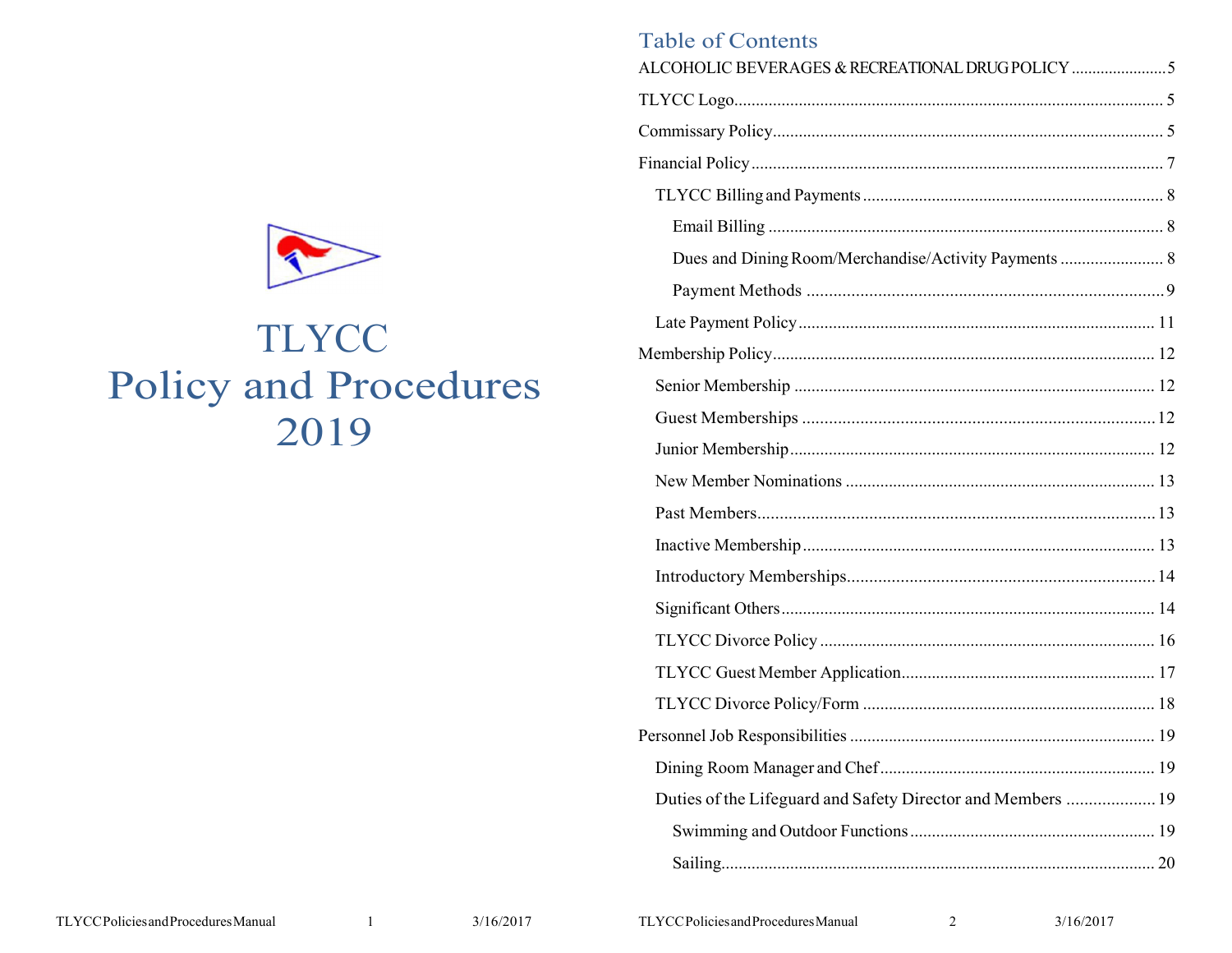| COMMON DUTIES OF SAFETY DIRECTOR & LIFEGUARD 22     |  |
|-----------------------------------------------------|--|
|                                                     |  |
|                                                     |  |
|                                                     |  |
|                                                     |  |
|                                                     |  |
|                                                     |  |
|                                                     |  |
|                                                     |  |
|                                                     |  |
|                                                     |  |
|                                                     |  |
|                                                     |  |
|                                                     |  |
|                                                     |  |
|                                                     |  |
|                                                     |  |
|                                                     |  |
|                                                     |  |
|                                                     |  |
|                                                     |  |
|                                                     |  |
|                                                     |  |
| REGATTA MERCHANDISE COMMITTEE - Additional info  40 |  |
|                                                     |  |
|                                                     |  |

 $\overline{\mathbf{3}}$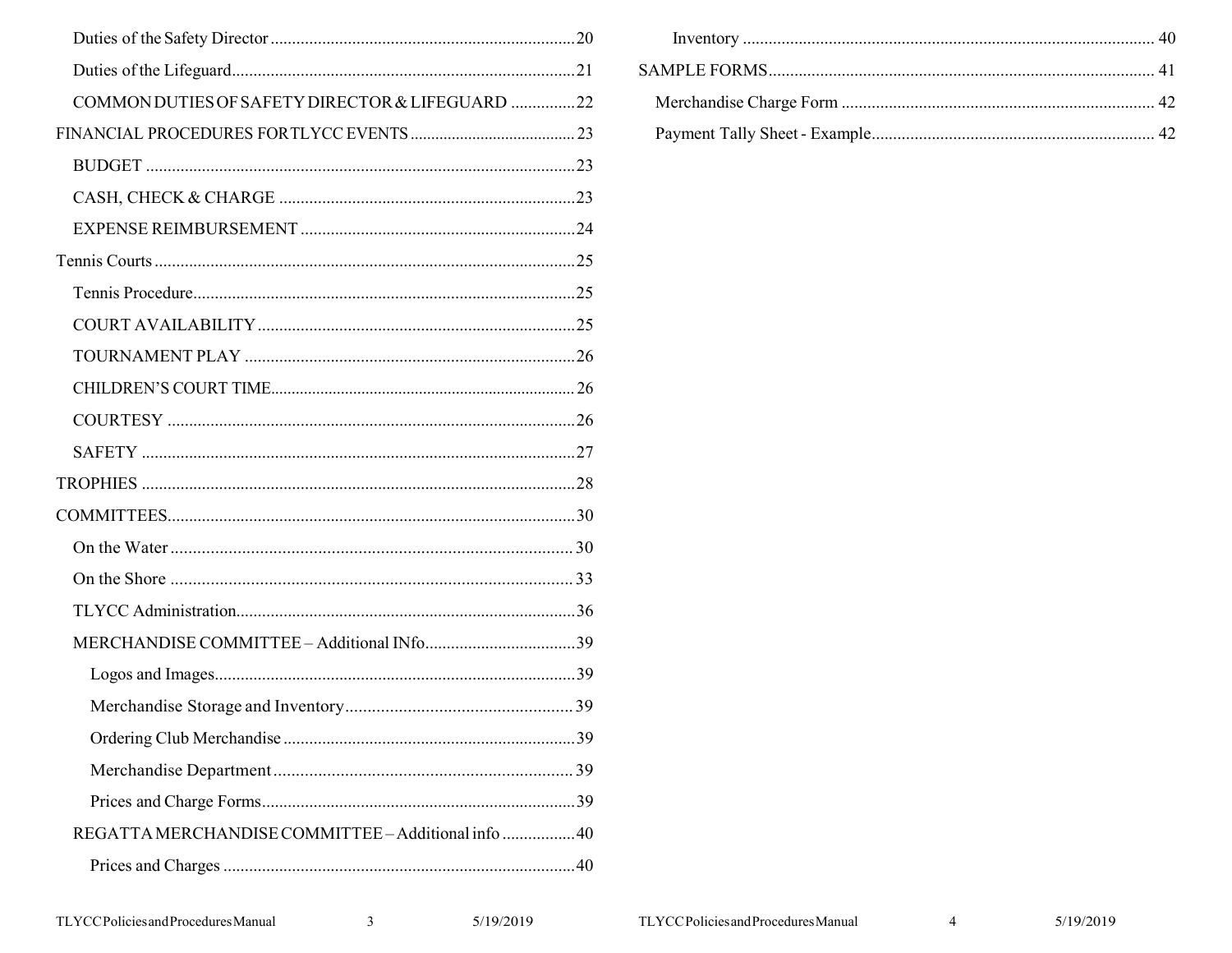# ALCOHOLIC BEVERAGES & RECREATIONAL DRUG **POLICY**

It has been tradition that no alcoholic beverages will be sold or consumed on Club property. This policy is extended to recreational drugs such as marijuana.

During regattas, visiting skippers and crews occasionally consume beer or in the future might consider consuming marijuana on Yacht Club property, but we ask these guests to respect our rules and comply. Beer/marijuana can be consumed by visitors under supervision of a Club member only on the far south end of the parking lot. Pre-Regatta information to visiting sailors should emphasize the "no consumption" policy.

Torch Lake Yacht and County Club is one of two "dry" clubs in the Western Michigan Association. Other clubs maintain a cash balance from the proceeds from their bars. We have never seen the need to use alcoholic beverages as a means to finance our Club, and operate under the philosophy that the family atmosphere we are able to maintain is one of the most important traditions for our Club.

# TLYCC LOGO

The TLYCC logo is proprietary to our Club. Please do not have the logo monogrammed or used on your own personal property unless specific permission is given from the Board of Directors or requested by the Merchandise committee to be used on Club merchandise to be placed for sale.

# COMMISSARY POLICY

The Club's dining room operation is run for the convenience of members with primary emphasis on encouraging maximum use of the commissary eating facilities through quality food at reasonable prices. Full use of the Club's eating facilities will encourage membership participation and enjoyment of Club activities and foster a friendly, congenial atmosphere.

The commissary operation is not viewed as a major profit generator. From a financial viewpoint, its basic objective is to break even. At times, it may even be desirable to price meals so low that dues are needed to subsidize a small operating lossin the commissary operation. This has been done periodically in the past to encourage greater use of Club facilities.

The Club is on an honor system as well as a cooperative system. It is important that parents instruct their children not to 'share' plates of food, but to sign in properly and be responsible for their own food charges. This is particularly important with buffet brunches and other special occasion buffet lines.

Parents and children must participate fully in bussing their own tables and/or area where food is consumed. Families need to feel free to teach all Club children to clean up after their meals or snacks.

On occasion, a volunteer or Club employee will not be available to 'sign in' members and their families for meals. In those cases, members will always find a 'paper sign-in'substitute.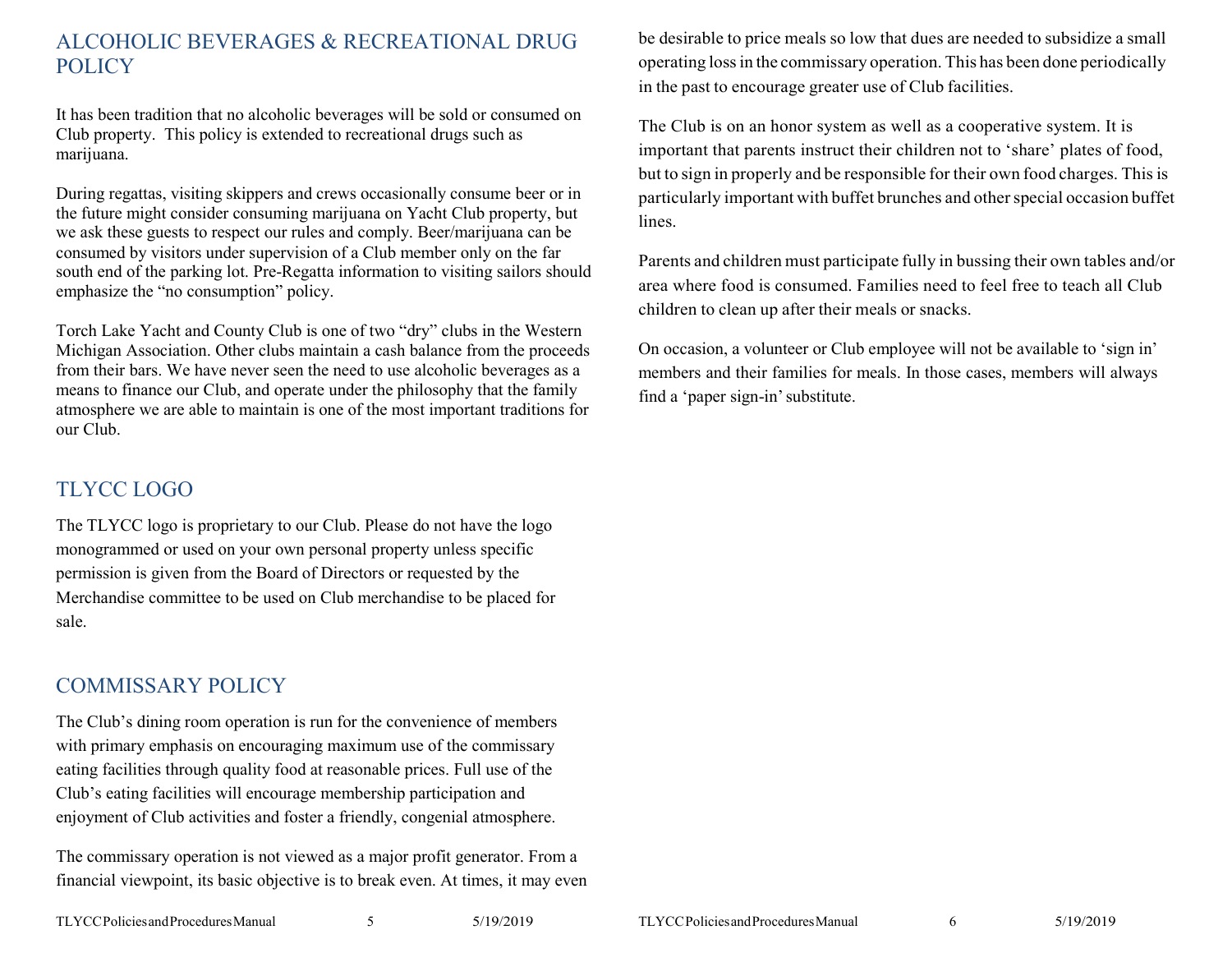# FINANCIAL POLICY

Dues shall be set at such a level as to generate an appropriate annual operating surplus.

The initiation fee for Regular Memberships shall be reviewed annually with consideration given to the change in market value of Club property. The initiation fee should be credited to the Operating Account.

There will be an annual assessment (MA) to be credited to the Capital Account along with the income from any special assessments.

Junior Membership dues should be modest to encourage participation by this group in recognition of their more limited means. One half of active Junior member dues paid will be credited to their future Regular Membership initiation fee when they convert to Regular Membership. An additional Capital Assessment fee will be charged upon conversion to Regular Membership and shall be ½ of the amount charged to other new Regular Membership applications.

House Guest Membership duesshould be appropriately higher than those of Regular Members, both in recognition of their more limited commitment to the Club and to encourage their application for Regular Membership.

Introductory Membership duesshould be appropriately higher than those of Regular Members; however Introductory Members are not required to pay an annual assessment fee, nor a special assessment fee. At the time of conversion to Regular Membership a Capital Assessment fee, determined by the Board, shall be charged in addition to their initiation fee.

# TLYCC BILLING AND PAYMENTS

#### Email Billing

For the last few years, we have been moving in the direction of sending TLYCC bills out via email. Most members now receive their bills this way. Effective January 1, 2013, TLYCC will only be sending bills out via email. If you do not have an email address currently set up for billing, please consider signing up for a free Google, Yahoo or other type of email account that you can provide to TLYCC to receive your invoices.

If you are unable to use email, please let us know so we can make arrangements to print and mail your invoice to you.

Please note that it will be your responsibility to make sure that we have the correct email address for you and that your email is set up so that the TLYCC bills do not go to your spam folder.

#### Dues and Dining Room/Merchandise/Activity Payments

TLYCC invoices for dues and charges for the dining room, merchandise and activities are due upon receipt. Beginning January 1, 2013, there will be an updated payment policy for dues and for food/merchandise.

#### Dues

Dues are payable upon receipt of invoice and no later than May 15. When the club opens in mid-June, if payment has not been received in full, the member cannot use club facilities. If you anticipate difficulty in paying the full amount as a single payment, you should consider paying your dues in several installments, ensuring the full amount is paid by May 15 (see section below on payment options)

#### Junior to Regular

Each year in July, the Board of Directors will notify those Junior members in good standing who are being considered for Regular membership in the following year. This allows Junior members 'advance time' to review payment options for their initiation and assessment fees. Junior members may begin, in advance, automatic withdrawal payments toward these anticipated fees. In addition, a 'Junior to Regular' member may pay their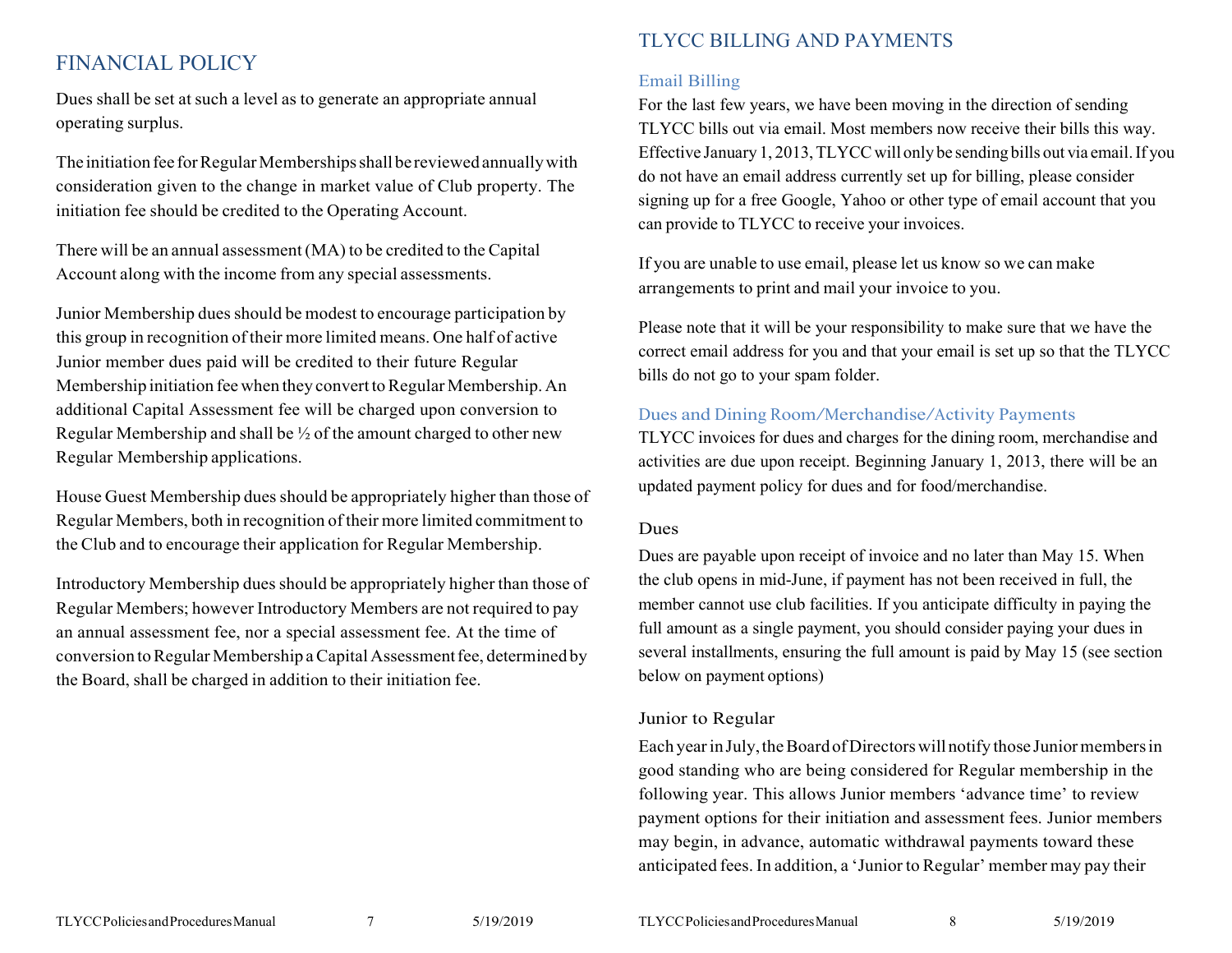initiation fees in monthly installments not to exceed 12 months from time of notification on March 1 of the year in which they are joining as a regular member. Therefore, they will have both those months in advance of their invitation to membership and 12 months from the time they receive the letter inviting them to become regular members to complete the payment of their initiation fees.

#### Introductory to Regular

Introductory members must pay initiation fees, assessments and duesin full.

#### Inactive Membership

If planning to be inactive, members must notify the Board of Directors prior to receipt of their dues invoice in the spring or immediately upon receipt of the dues invoice. Members and their families who use the club facilities in the spring or summer and then request inactive status will continue to be regular active members during that season and will pay active dues. They will be made inactive the following year.

#### Dining Room/Merchandise/Activity Payments

Food, merchandise and activity charges will be invoiced monthly during the summer. Members will be notified via the weekly TLYCC Newsletter that invoices have been sent. It is your responsibility to notify us if you have not received your invoice.

The invoices for food, merchandise and activities may be charged to a major credit card.

Food, merchandise and activity charges from summer must be completely paid for by November 1 of the year they are charged.

#### Payment Methods

In addition to traditional written checks, TLYCC will now accept credit card or electronic payments.

#### Electronic Payments

If your bank provides online Bill Pay, you can set it up to pay TLYCC. If you want to pre-pay your dues on an installment plan, you can schedule your bill

payment to be sent automatically. Online bill payment can be set up to mail a check to TLYCC or to transfer money directly into the TLYCC checking account. If you would like to transfer money via an ACH transfer directly into the TLYCC checking account, please send an email to the treasurer for ABA routing and account information.

#### Credit Card

TLYCC invoices may be paid via Credit Card by returning the top portion of the invoice page with the credit card information filled in or using the online PayPal interface on the TLYCC website.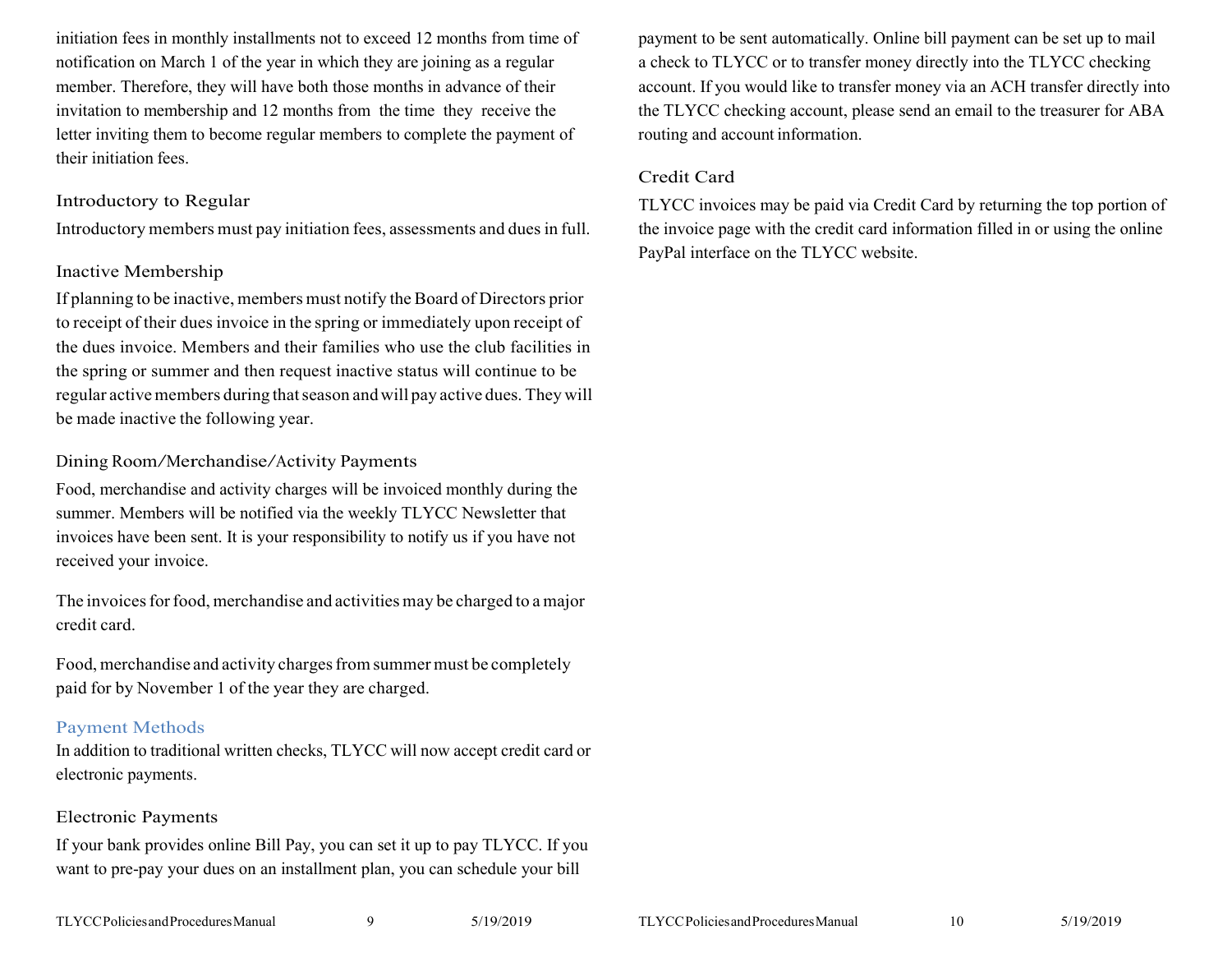### LATE PAYMENT POLICY

#### Dues and Assessments:

First dues and assessment bills will be sent out by the end of March with a May  $15<sup>th</sup>$  due date. If you pay after May  $15<sup>th</sup>$ , there will be a \$50 late fee assessed. If you pay after June  $15<sup>th</sup>$ , there will be a second \$50 late fee assessed and your club access will be suspended until you have paid in full.

#### Food and Merchandise:

Bills will be sent out in mid July, August and September with a 30 day payment cycle. The September bill will include a notice that bills which are 30 days late will include a \$25 penalty and 60 days late will receive an additional \$50 penalty.

For a balance due as of the September bill  $+30$  days (approximately October  $15<sup>th</sup>$ ) a late notice with the \$25 penalty and a mention of the \$50 penalty will be sent.

For a balance due as of the September bill  $+60$  days (approximately November 15<sup>th</sup>) a second late notice will be sent with the additional \$50 penalty.

For a balance due as of the September bill +75 days (approximately December 15<sup>th</sup>) the member will receive a call from a Board member letting them know their club access will be suspended until they pay.

#### Serious Repeat Offender:

If there is a serious repeat of fender (defined as hitting the  $75+$  day mark for a balance greater than \$100 more than once), the Board will require that the member provide a credit card on file to pay monthly bills the following summer or their food/merchandise access will be suspended.

# MEMBERSHIP POLICY

# SENIOR MEMBERSHIP

All TLYCC Regular Members who have attained 70 years of age and have been Regular Members for at least 20 years may prefer, upon notification to the customer service volunteer, and upon approval of the Board, to elect to have Senior status. Thereafter, their membership dues will be frozen at the then current level for the duration of their membership. The member will continue to pay any future assessments. Senior Memberships are not retroactive to the 70<sup>th</sup> birthday and eligibility begins the calendar year when TLYCC is notified.

### GUEST MEMBERSHIPS

For purposes of Guest Memberships, house guests are any non-rent-paying guests residing on the property of the host member. Family is defined as children, stepchildren, grandchildren, parents and grandparents only. The TLYCC host member should notify the volunteer customer service member so a Guest Member charge account may be established. Upon receipt of the Guest Member fee and the Guest Member's name, billing address, and telephone number to the customer service volunteer, a Guest Member charge account will be established, and the Guest Member notified of such number to be used for all charge account purchases and privileges. There is an appropriate form for this purpose at the end of this section.

### JUNIOR MEMBERSHIP

Junior Membership is open to those adult offspring who are 24 years old and whose parents are active Regular and Senior members. Junior Membership shall become available on January 1 of the birth year for those persons who will reach the age of 24 and are so elected by the Board. Junior member status shall terminate on January 1 of the birth year the Junior Member will reach the age of 34 years, or at any time prior to that year, and whose membership is approved by the Board.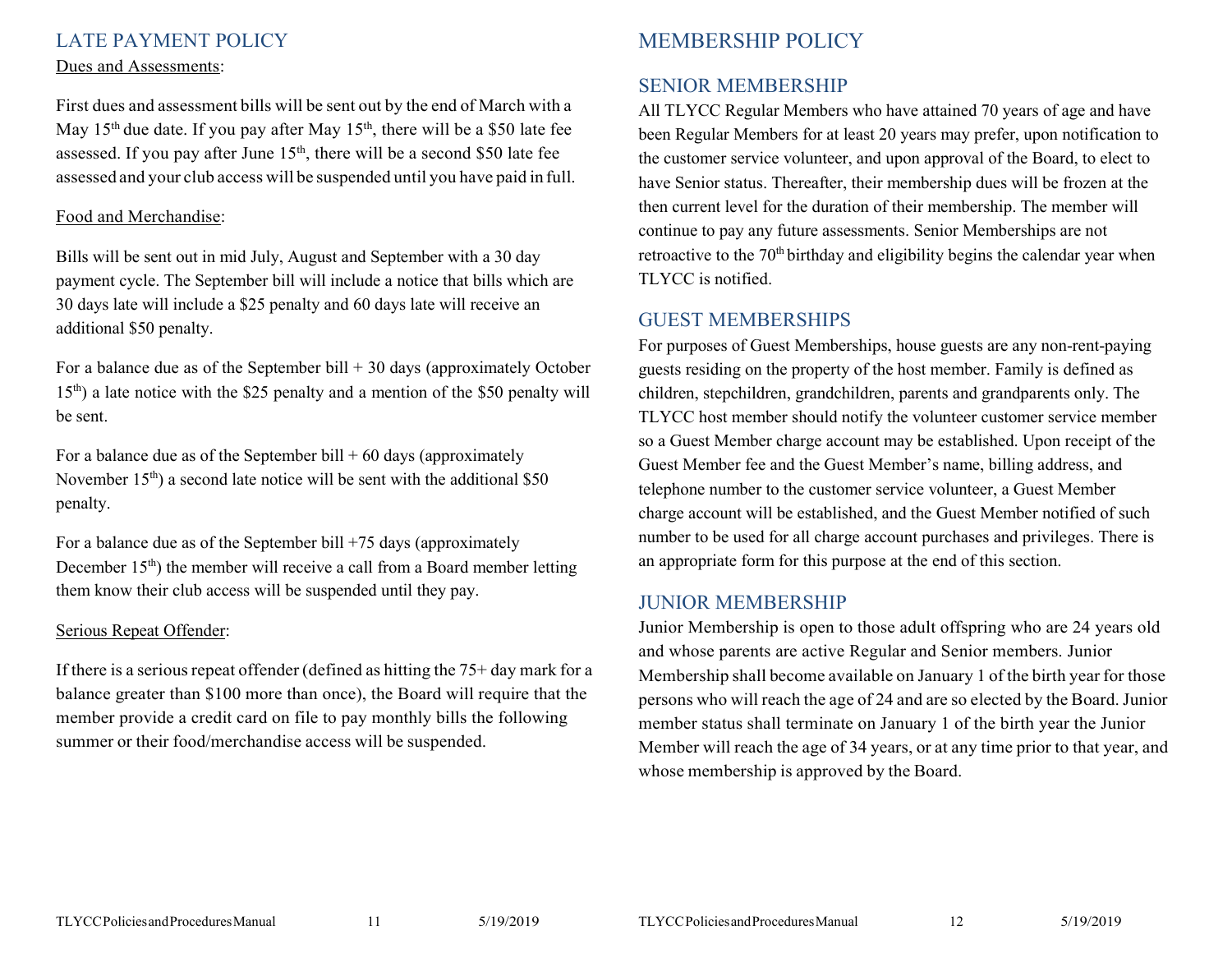# NEW MEMBER NOMINATIONS

Regular and Senior Members with active status and in good standing may nominate their grandchildren as new Regular members or Junior members. Nominations shall be in writing and submitted to the Board of Directors. Election to membership requires the affirmation vote of seven members of the Board present at a meeting or confirmed in writing.

### PAST MEMBERS

Past Members of TLYCC, who left the club in good standing, may re-apply for membership and by-pass introductory membership status based on their previous tenure at the club. An application for this consideration must be submitted to the Board of Directors in writing. Election to the membership requires the affirmation vote of seven members of the Board present at a meeting or confirmed inwriting.

# INACTIVE MEMBERSHIP

Inactive Members shall be those Regular, Senior, and Junior Members who, upon application to the Board of Directors, have been granted inactive status. If planning to be inactive, members must notify the Board of Directors prior to receipt of dues invoice or immediately upon receipt of dues invoice.

Members and their families who use the club facilities in the spring or summer and then request inactive status will be considered regular active members during that season and will pay active dues. They will be made inactive the followingyear.

Inactive Regular Members will not be responsible for the payment of any dues, but will be responsible for the payment of the annual assessment(MA) and any special assessments at the time they are levied. The Club is maintained for the future enjoyment of Inactive Members and as such, they are required to participate in the costs associated with capital improvements. Inactive members who do not pay inactive dues and assessments will be removed from membership.

Inactive members shall lose all privileges of the Club, including the use of its facilities and voting, with the following exception: an inactive member may accompany an active member to the club infrequently as a guest of the

active member. Infrequently is defined as 'rarely' and individual infractions will be addressed in a timely manner by a member of the Board.

Effective January 1, 2011, Inactive membership will be limited to 5 years total for Active Regular Members who have gone to Inactive or elect to go inactive in the future. This would not apply to Junior or Senior Memberships.

A regular member can be inactive for a total of 5 years, whether consecutive or in sections. In all, the limit is 5 years total. At the end of 5 years, a member may let their membership lapse. If the member leaves in good standing, the member can petition the TLYCC Board at any time in the future to rejoin the club.

Junior Inactive Members pay no assessments, but are responsible to pay ½ of their regular Junior dues. 50% of that amount will be put in their 'savings account' to be applied to their Regular Membership Initiation fee at the time of conversion.

### INTRODUCTORY MEMBERSHIPS

Members who sponsor an Introductory Member to TLYCC should integrate the new members into all Club activities, and introduce them to the current membership.

### SIGNIFICANT OTHERS

TLYCC recognizes that a member may wish to extend Club privileges to a significant other. A significant other may request use of the Club facilities under the member's name (and number) upon application in writing by the member to any Board member. Application must be made in advance of the significant other's independent use of the Club facilities without the member present.

It is the member's responsibility to provide sufficient information to the Board to determine if a significant other designation applies. A significant other designation requires showing that a committed, personal relationship exists.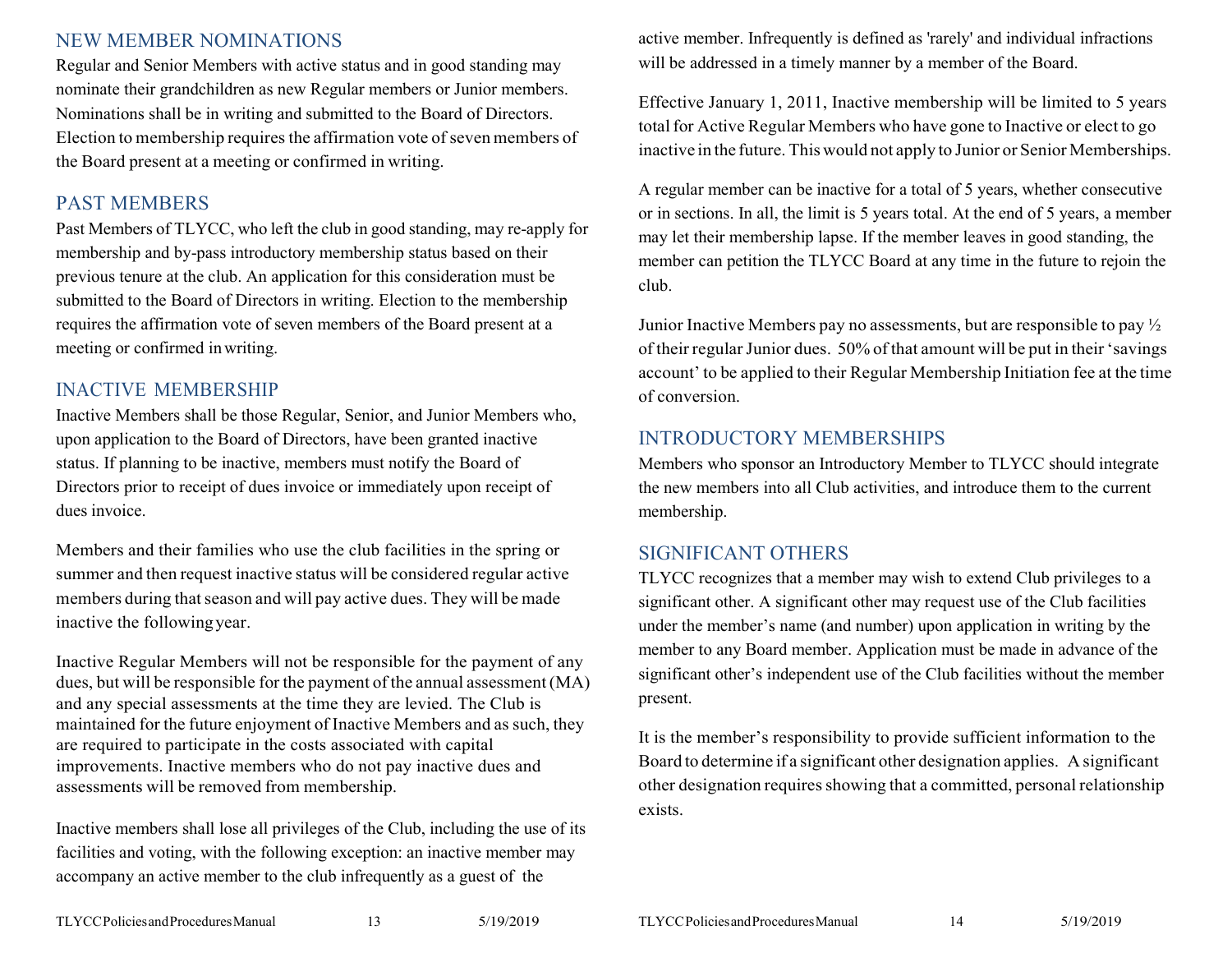Upon approval by the Board, the significant other's children, under the age of 24, may also have use of the Club under the member's name (and number); however, they are not eligible for Junior Membership.

No other privileges of a spouse apply. Privileges extend only so long asthe member and the significant other'srelationship continues per the member's original request to theBoard.

The request for the extension of Club privileges to the significant other will be reviewed annually by the Board.

# TLYCC DIVORCE POLICY

TLYCC recognizes the need to address the separation of joint membership in divorce, and requests the couple come to a mutual agreement and submit this completed form to the board during the divorce proceedings along with any other pertinent information.

The displaced spouse may request his or her own membership subject to the approval of the board (7 out of 9 votes required). If approved, the applicant shall be placed in the membership category appropriate for his or her age.

\*New regular orsenior membership shall pay the initiation fee and capital assessment, plus current year dues and assessments. \*New junior membership shall pay current year dues.

\*Introductory members will need to reapply through the sponsorship process.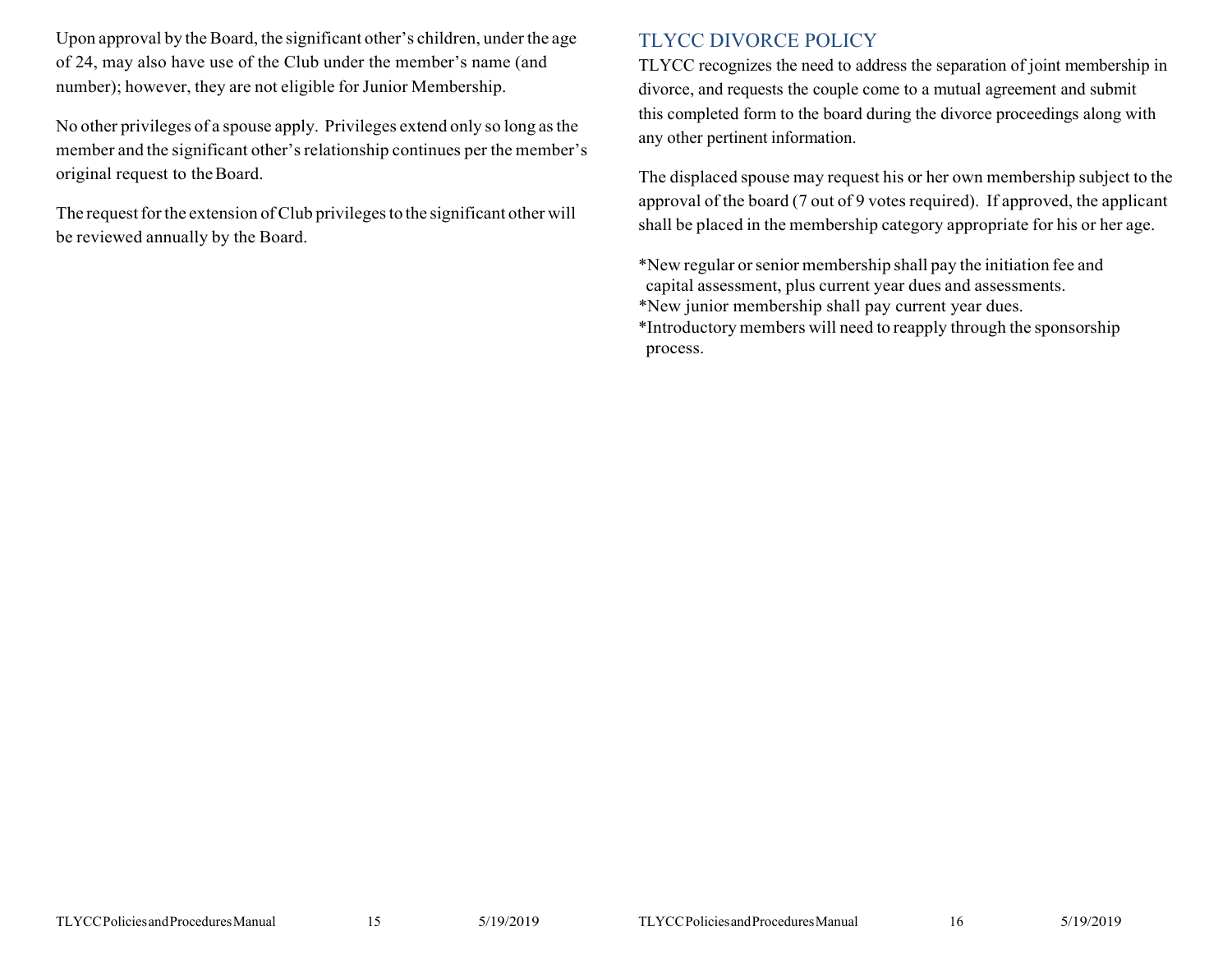# TLYCC GUEST MEMBER APPLICATION

# TLYCC DIVORCE POLICY/FORM

|                                                                                                                                                                                                                                                                 |                                                               |  | Name of person who will become sole owner of the existing membership |  |  |
|-----------------------------------------------------------------------------------------------------------------------------------------------------------------------------------------------------------------------------------------------------------------|---------------------------------------------------------------|--|----------------------------------------------------------------------|--|--|
| Guest Member Name                                                                                                                                                                                                                                               |                                                               |  |                                                                      |  |  |
| Guest Family Member Names & Ages                                                                                                                                                                                                                                | <u> 1989 - Johann Barn, fransk politik fotograf (d. 1989)</u> |  | $\Box$ Date                                                          |  |  |
|                                                                                                                                                                                                                                                                 | New membership requested for displaced spouse.                |  |                                                                      |  |  |
|                                                                                                                                                                                                                                                                 | $Yes_$ No $\qquad$                                            |  |                                                                      |  |  |
| and the control of the control of the control of the control of the control of the control of the control of the<br>Guest Member Home Phone                                                                                                                     | Please print both names                                       |  | Signatures                                                           |  |  |
|                                                                                                                                                                                                                                                                 |                                                               |  |                                                                      |  |  |
| The fee for a Guest Membership is \$100.00 per week (seven consecutive days). All guest<br>memberships must be prepaid. Please indicate on the form the number of weeks requested<br>and the dates. Send full payment with this form to:                        |                                                               |  |                                                                      |  |  |
| TLYCC<br>P.O. Box 279<br>Bellaire, Michigan 49615                                                                                                                                                                                                               |                                                               |  |                                                                      |  |  |
| Dates Requested ___________________<br>Number of weeks                                                                                                                                                                                                          |                                                               |  |                                                                      |  |  |
| Total AmountEnclosed                                                                                                                                                                                                                                            |                                                               |  |                                                                      |  |  |
| Upon receipt of payment a charge number will be assigned to be used for all Club activities<br>and dining room charges.                                                                                                                                         |                                                               |  |                                                                      |  |  |
| I have read, understand and will abide by the Guest Member rules as published on page 39 in<br>this Yearbook. I further agree to take responsibility for the above Guest Member that I am<br>sponsoring as well as any unpaid club charges that they may incur. |                                                               |  |                                                                      |  |  |
| Sponsor Signature                                                                                                                                                                                                                                               |                                                               |  |                                                                      |  |  |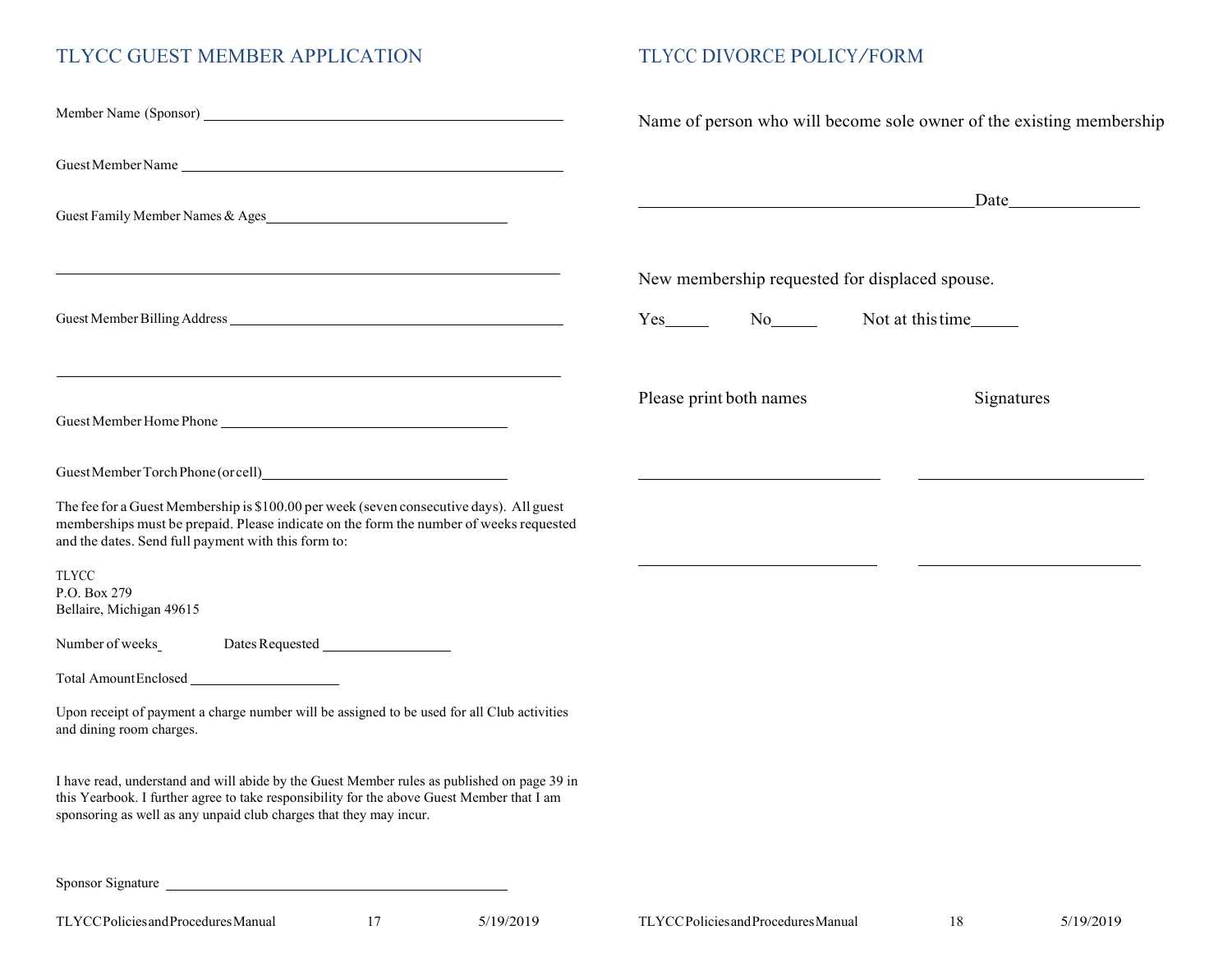# PERSONNEL JOB RESPONSIBILITIES

# DINING ROOM MANAGER AND CHEF

TheDiningRoomManagerandChefoftheTorchLakeYachtandCountry Clubadministersthe diningroom, kitchenand commissaryfollowing the business direction and parameters of authority as outlined by the Commodore and or his or her delegates.

Only qualified kitchen employees are entitled to be in the kitchen or to enter charges into the member billing system, unless they are a supervised and trained volunteer, or unless specifically invited by the Chef.

# DUTIES OF THE LIFEGUARD AND SAFETY DIRECTOR AND MEMBERS

#### Swimming and Outdoor Functions

The Lifeguard and Safety Director establish safety practices for all waterfront and for all non-swimming outdoor functions on Torch Lake Yacht Club property. The membership must comply with the safety practices. These safety rules reflect the concern of your Board of Directors and Officers for the safety of the members, their families and other invited guests. Members are asked for compliance.

Swimming is restricted to the area north of the Club dock and defined by appropriate safety ropes and floats. Swimming is prohibited during the time immediately preceding officialsailboatraces and preceding the finish time of these races and or at other times designated by the Lifeguard and/or Safety Director. Children should be reminded not to swim under the dock or anywhere where they can't be observed at all times by the Lifeguard.

Children under the age of 4 years, must be accompanied on the beach by a parent or parent designate who has reached the minimum age of 13. Parents are reminded that the lifeguard and safety director are not to be asked or assumed to function as a baby sitter.

Waterfront safety is the responsibility of all the members. Unsafe conditions or practices are to be reported to the lifeguard and or safety director.

Repeated violations will be brought to the attention of the Commodore and Board of Directors for appropriate action.

#### Sailing

Official Torch Lake Yacht Club sanctioned races will be held in compliance with existing Federal, State and Local Safety Rules.

Allclubsponsoredsailingactivitiesmusthaveanofficiallydesignated'safety' or 'follow boat' in attendance prior to the beginning of the race and in attendance until the last boat crosses the finish line. Members are responsible to assist on the safety boat on a rotation basis, or find an acceptable substitute and notify the safety director of the designated substitute. The purpose of the 'follow boat' isto be available in emergencies to assistsailing personnel. In emergencies, upon verification of the safety of the crew, the follow boat' must return to and remain with the fleet. Capsized boats must seek towing assistance from boats other than the 'official follow boat'. Members with motor boats are encouraged to be on the water during races to assist where and when needed.

Sailing instructions when available to Club Members are paid for by individual members who take advantage of this privilege. This expense is not covered by dues and is based on the concept of a 'user fee'.

### <span id="page-9-0"></span>DUTIES OF THE SAFETY DIRECTOR

A. SAFETY – GENERAL

- 1. Establish safety practices for all non–swimming outdoor functions on Yacht Club property. Post onboard.
- 2. Confer with Safety Committee Chairman/Commodore regarding safety regulations and conditions at club.
- 3. Maintain safety equipment.
	- a. Responsible for Race Committee boat; keep fuel tank full, engine and accessories in good working condition, bilge and hold bailed and clean, mooring secured.
	- b. Keep safety equipment and first aid items available on boat and in Clubhouse.
	- c. Also responsible for safety boats –– keep fuel tanks full, equipment aboard, outboard in good running condition, mooring secured.

#### B. RACES

1. Read and know TLYCC Sailing Instructions.

TLYCCPoliciesandProceduresManual 19 5/19/2019 TLYCCPoliciesandProceduresManual 20 5/19/2019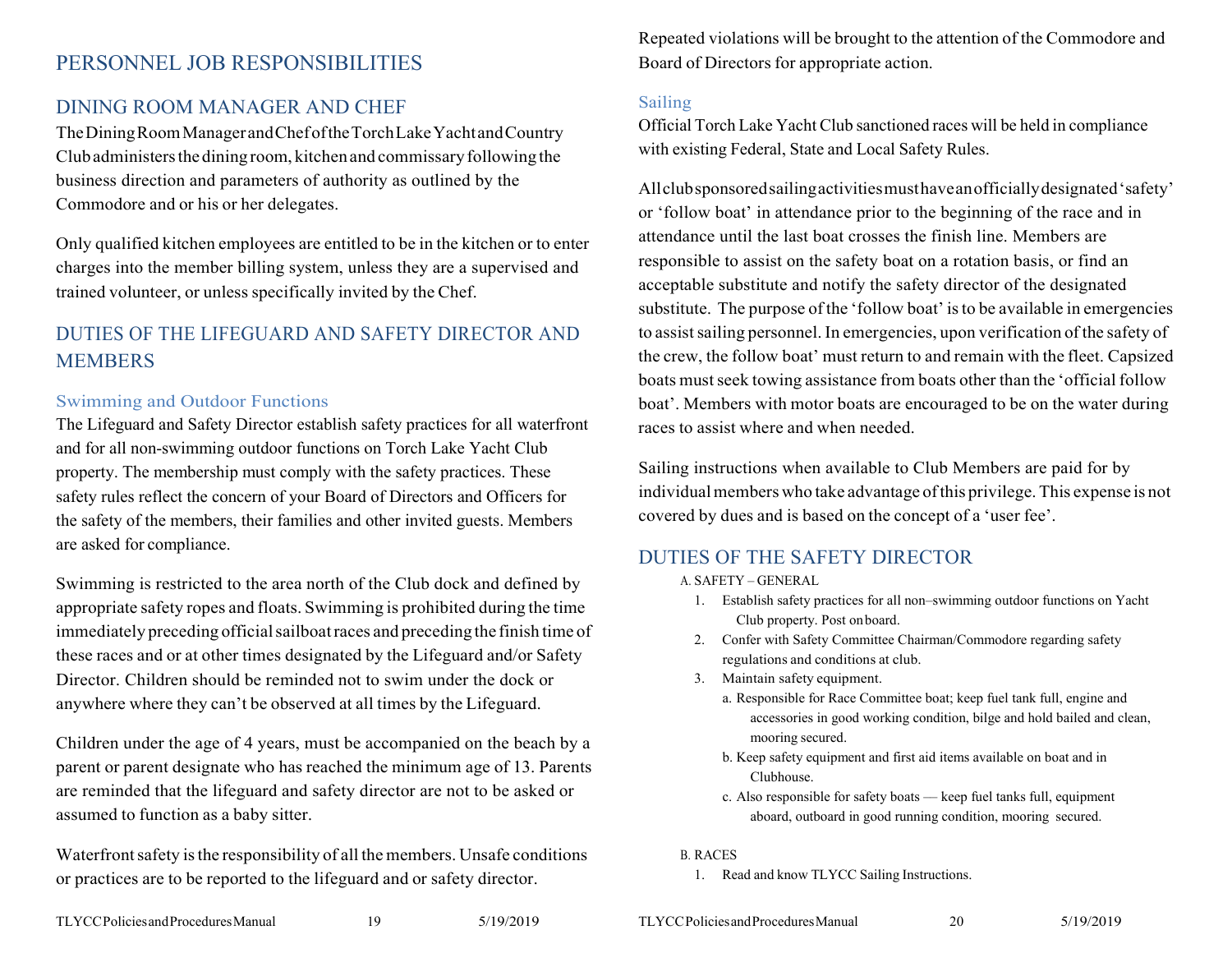- 2. Operate Race Committee boat to follow every scheduled race with assigned Club member aboard.
- 3. Load necessary safety equipment and gear on RaceCommittee boat, including line and buoy(s) for setting.
- 4. Obtain directions from Fleet Chairman or General Sailing Chairman for racing marks to be set.
- 5. Set windward mark for first leg 20–30 minutes before scheduled start of race –– then return to start location to set starting line as directed.
- 6. Take orders and follow instructions only as directly received (or as relayed through Lifeguard on tower) from Fleet or General Sailing Chairman in charge of the race.
- 7. Advise Lifeguard if wind conditions require putting on life jackets.
- After race start, reset windward mark if and as directed.
- After race start, follow the race staying approximately to the side of the last one–third of the Fleet, without disturbing the sailingwaters.
- 10. Assist any tip–over only upon request, or as necessary to save a life without request.
- 11. On heavy (windy) days, check each tip–over to assure safety of personnel and then continue to follow the race leaving the righting and equipment rescue to other follow boats.
- 12. Except in clear cases of necessity for personal rescue, neither the Race Director nor Club member assistant should enter the water to right the tip– over or rescue equipment. Maintain radio contact with Starter and/or Lifeguard throughoutrace.
- 13. Recover and return mark buoys when racing is concluded.

#### <span id="page-10-0"></span>DUTIES OF THE LIFEGUARD

A. SAFETY-GENERAL

- 1. Establish safety practices code for all swimming activities including beach, dock and raft. Post on bulletinboard.
- 2. Maintain safety equipment.
- a. Keep swimming area properlymarked.
- b. Keep throw rings and life equipment in proper order and locations.
- c. Keep Club first aid kit stocked and in proper order.

#### B. RACES

- 1. Read and know TLYCC Sailing Rules.
- 2. Be familiar with the operation of Safety boat and assist Safety Director with keeping it in good runningorder.
- 3. Monitor/maintain radio contact with Safety Director and Sailing Starter throughout allraces.
- <span id="page-10-1"></span>4. In emergency situations, be prepared to close the swimming area and assist the Safety Director/Race Committee boat with "Safety First". Always take a Club member as crew.

# COMMON DUTIES OF SAFETY DIRECTOR & LIFEGUARD

- A. Unless otherwise directed bycommodore:
	- 1. Hours are from 8:00 A.M. to 5.00 P.M. daily, except Monday and except for lunch and necessary shortbreaks.
- B. Equitably share (50-50) the following duties:
	- 2. Raise the flag each morning by 9:00 A.M.
	- 3. Sweep porch and straighten chairs A.M. & P.M.
- 4. Assure restrooms are properlysupplied.
- 5. Water flower boxes twice weekly or asneeded.
- 6. Sweep tennis courts asneeded.
- 7. Place unclaimed articles in "Lost andFound".
- 8. Remind children of all ages to keep premises neat and return lunch trays to kitchen.
- 9. Keep trash barrels empty and available.
- 10. Assist with special trips and activities of the Junior Yacht Club.
- 11. Make minor repairs to Club facilities as needed.
- 12. Advise Commodore or House and Grounds Chairperson if repairs of special nature are required. Keep records of money spent and give receipts to Commodore or Treasurer.
- 13. Work with Chairpersons for safety, sailing, tennis, etc.
- 14. Take flag down bysunset.
- 15. When on TLYCC premises, to abide by and enforce TLYCC curfew and alcohol policies as an employee of the TLYCC.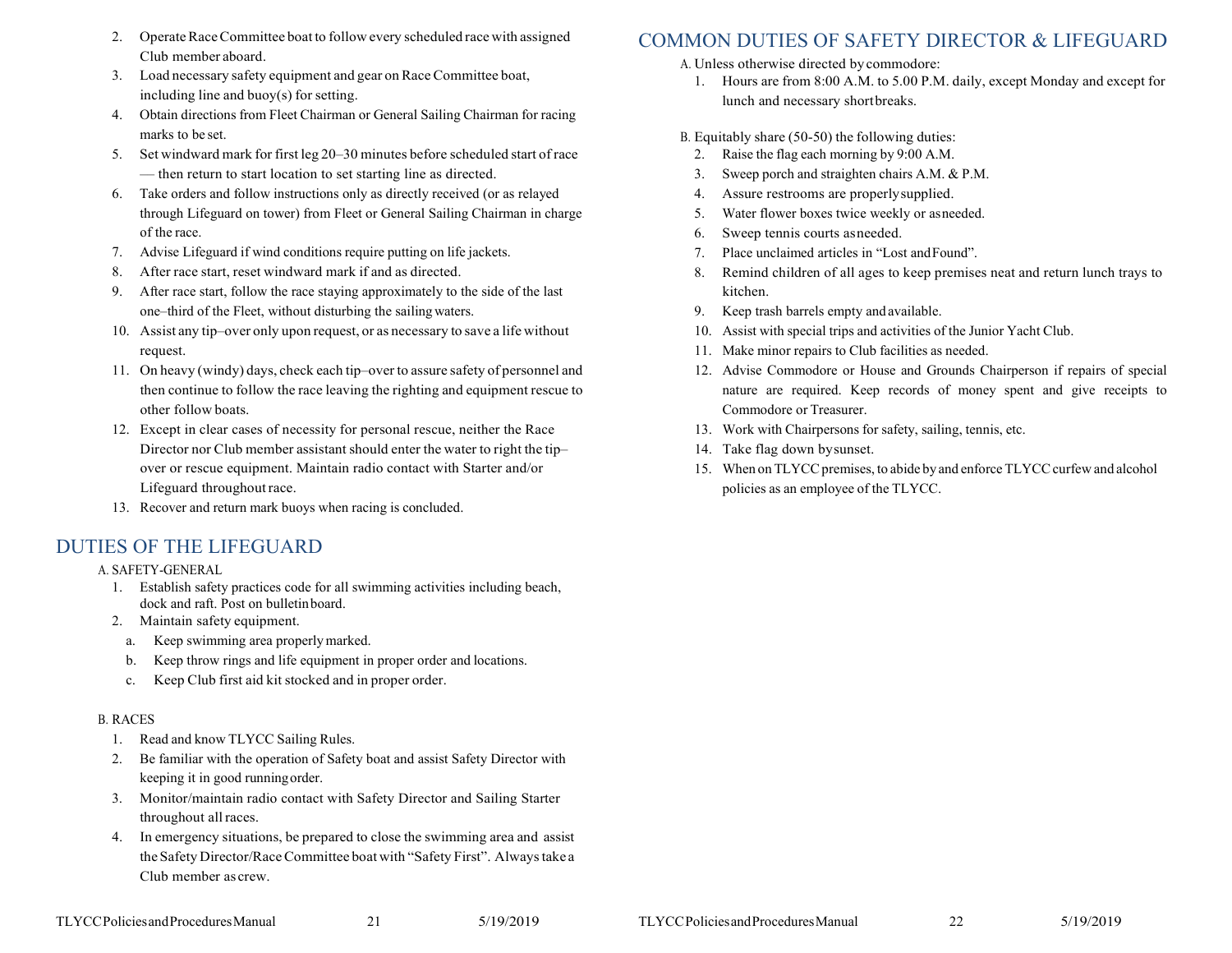# <span id="page-11-0"></span>FINANCIAL PROCEDURES FOR TLYCC EVENTS

To improve the quality and timeliness of financial results the following procedures were developed. Given the tight operating budget and a volunteer financial team these procedures must be followed to ensure proper control. The following document was created to assist regatta/event organizers in fulfilling their obligations for reporting and providing proper financial documentation.

### <span id="page-11-1"></span>**BUDGET**

A budget must be completed prior to the event along with any assumptions made and presented to the Club Treasurer for prior approval. The budget will be analyzed for reasonableness based on past history and assumptions provided. In some cases, the budget may require Board approval as well. Event expenses submitted for reimbursement will be categorized based on the approved budget. A budget versus actual report will be generated at the end of the event. This will be used as input into the Club financial system and provide financial information for future event organizers.

# <span id="page-11-2"></span>CASH, CHECK & CHARGE

Each committee/group collecting money (cash, check, credit card, Club charge) needs to track each transaction by payment type. In addition, a daily tally sheet for each category (e.g., hats, burgees, Thursday lunch, etc must be provided along with cash and checks to the event Treasurer each day. This will allow the event treasurer to analyze the monies collected and provide better financial reporting andcontrol.

TLYCC now has a PayPal and a Square account. These can be set up for your event. You will need a smartphone or tablet to use these. For more information, contact KC Babb.

In addition, the event Treasurer will be responsible for making daily deposits of cash and checks at the Alden State Bank.

Each committee/group allowing member charges must first submit items and costs to be charged to the Positouch (PT) Team. The PT team will modify the PT screens to support the items requested. Each committee is

responsible for entry of all member charges into PosiTouch. Prior to the event at least one person needs to have proper PT training.

ALL member charges must be submitted on a  $5\frac{1}{2}$ " x  $8\frac{1}{2}$ " form that includes name, member number, signature and item(s) charged. The PT receipt must be stapled to the member charge slip. Slips should be organized by Positouch entry date to facilitate individual chargereview.

Charges must be entered and submitted to the PT team within 5 days of the completion of the event. This will facilitate timely member billing and reduce billing questions.

Small frequent member charges (e.g., Hot Dog Stand) may be collected on one charge slip per member for the duration of the event for entry into PT with prior approval from the PT team. This is designed to reduce paperwork and workload for multiple small charges.

### <span id="page-11-3"></span>EXPENSE REIMBURSEMENT

All bills must be submitted to the event treasurer with original receipts and approved reimbursement form which is available on the TLYCC website. within one week of event. The form must be completed whether a bill will be submitted to TLYCC directly or a member is requesting reimbursement. If receipts are not available within one week, an estimate of the charge(s) should be submitted (along with the expected date of invoice arrival) to the event treasurer to facilitate the preparation of preliminary financial results.

Bills that do not have the proper authorization may delay payment to vendor or club member.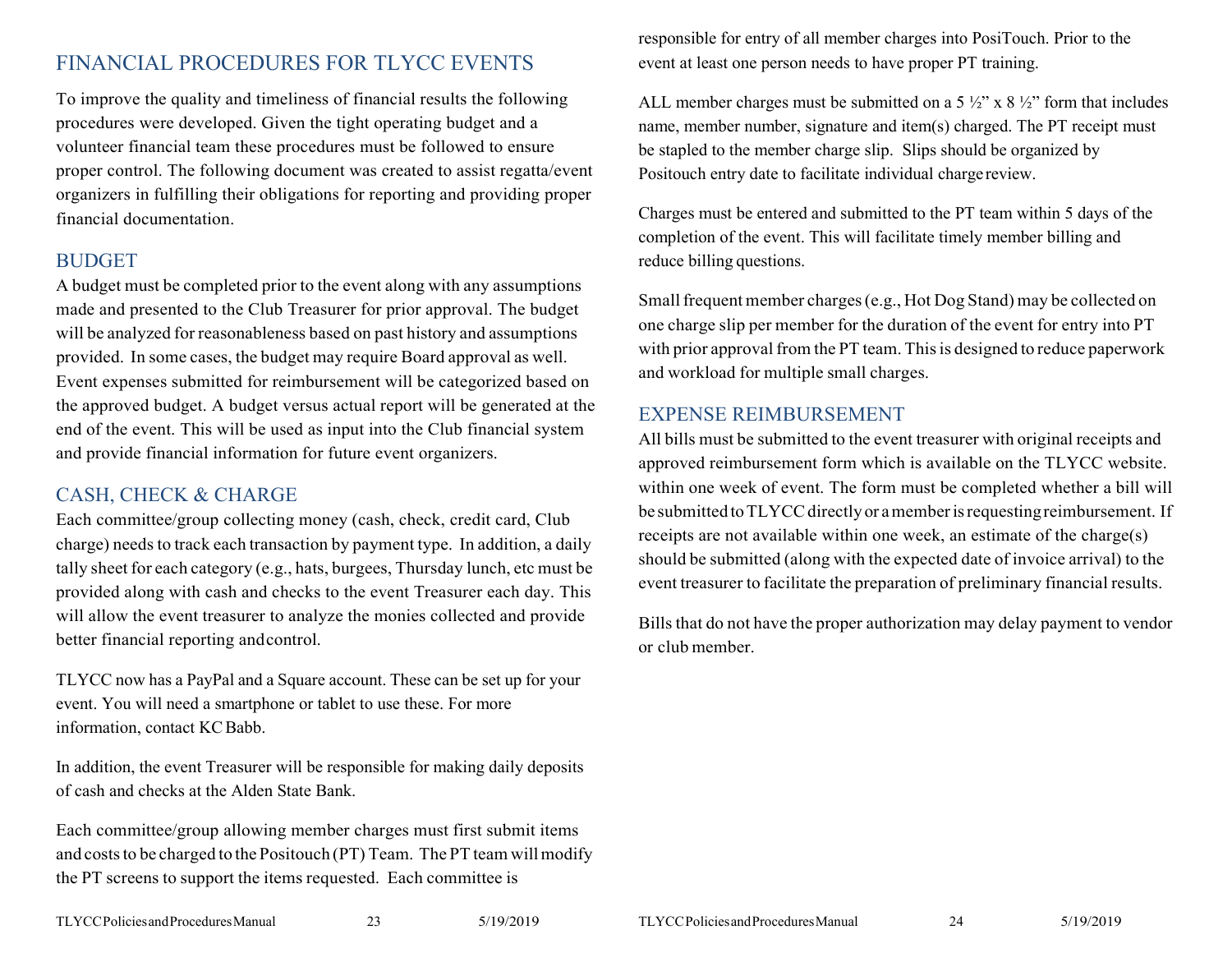# <span id="page-12-0"></span>TENNIS COURTS

Small children are not allowed to play on the tennis courts when either court is in use byothers.

Do not jump or otherwise cross court nets.

# <span id="page-12-1"></span>TENNIS PROCEDURE

The TLYCC courts are for the exclusive use of the TLYCC members, their families and invited guests.

The type of court surface used on our courts dictates that play is restricted to those wearing tennis shoes or playing in bare feet. Chairs or benches must not be moved onto the court surface.

No food or drink should be consumed on the court surface.

No wheels allowed on courts (for example: bikes, skateboards, roller blades, scooters, etc).

Tennis Lessons for TLYCC members from the authorized tennis professional are paid for by individual members and are not covered by Club dues. This privilege is based on a 'user fee' concept.

The Tennis Committee and or the Board of Directors reserves the right to take whatever steps are necessary up to and including restricting court privileges for repeated violations to these tennis rules.

# <span id="page-12-2"></span>COURT AVAILABILITY

Only Court #2 may be reserved for court time. A sign-up sheet for Court #2 will be kept in the Club house or on chalkboard. Players wishing to reserve court time in advance must do so personally. Under no circumstances are the Lifeguard, Safety Director,Cook or kitchen personnelto be called fromtheir duties to make reservations. Reservations for playing time can only be made 1 week in advance. Playing time on Court #2 islimited to 1-1/2 hours per day for any singles or doubles group unless others are not waiting to play.

Prior to 8:00 a.m. and after 8:00 p.m., play on Court #2 is on a first come basis. A reservation must be forfeited to those waiting to play if players reserving arrive 15 or more minutes late.

Play on Court #1 is on a first come basis. Play time is limited to 1 hour for any singles, doubles or for ball machine practice. Court time for Court #1 cannot be reserved in advance except as specified under "Tournament Play". Players arriving to play on Court #1 should sign their name on the blackboard and their time of arrival to establish the priority for those waiting to play. If court #2 is vacant, players are encouraged to use it subject to prior reservations.

# <span id="page-12-3"></span>TOURNAMENT PLAY

It is recommended that tournament matches be played on Court #1. Court time for tournament play only can be reserved in advance on Court #1 by signing up on the blackboard the participants' names, indicating "Tournament" after the names and the time and date the match is to be started. Tournament play does get priority over advance reservations on Court #1 and #2.

# <span id="page-12-4"></span>CHILDREN'S COURT TIME

Children 15 years old and younger are encouraged to use the courtfacilities during the weekdays, Monday 8:00 a.m. through Friday until 2:00 p.m. They will have equal access with adults to the courts on weekdays subject to the rules governing court availability onCourts #1 and #2.During the time from Friday 2:00 p.m. through Monday 8:00 a.m. and on holidays that fall or are celebrated on weekdays, adults have court priority. In the event courts are free during the above mentioned time, children are encouraged to use courts that may be open with the understanding that they must be surrendered promptly to any adults waiting to play upon the completion of the game then inprogress.

# <span id="page-12-5"></span>**COURTESY**

As a matter of courtesy to others, players and spectators are requested to please abstain from the use of excessively loud or objectionable language. To expedite play, please return stray balls from the other court as soon as your court play is interrupted. Do not enter the other court to retrieve stray balls.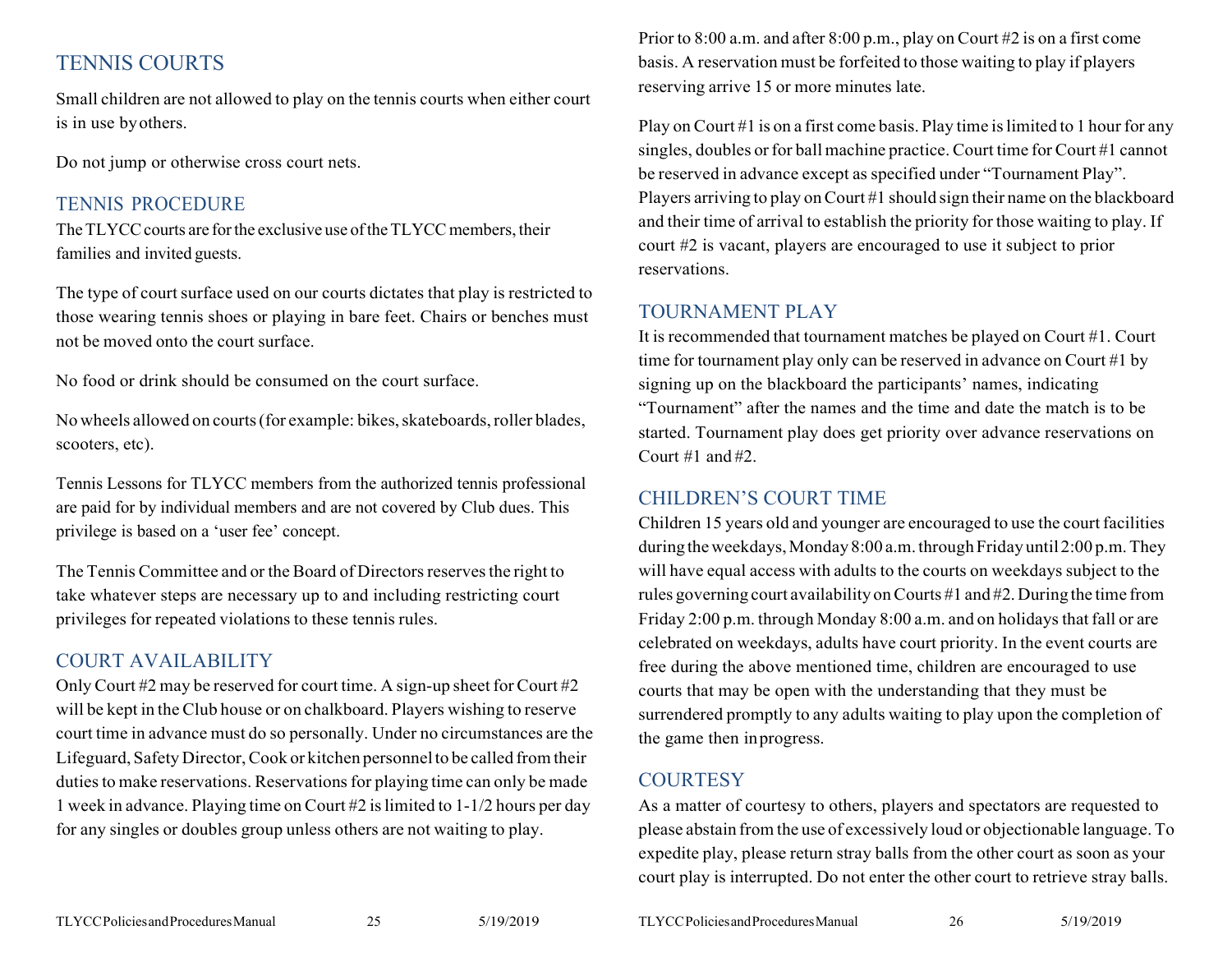After practice, please pick up all practice balls and place them in the ball baskets or ball machine. Please do not walk through any court where play is underway. Walk around the outside of the fence. Please pick up your belongings when you leave the court.

### <span id="page-13-0"></span>**SAFETY**

No person other than the contestants is permitted on the courts. Parentsare requested to keep small children from entering the courts at any time play is in progress. Do not jump or step over nets. Eye injury, particularly at net play, is a constant threat. Be certain your glasses have shatterproof lenses.

# <span id="page-13-1"></span>**TROPHIES**

Many perpetual trophies have been donated to TLYCC from families who are or have been members. Please be especially considerate about these specific trophies so they are not lost or misplaced. Many cannot be replaced. Please make it your personal responsibility to return the trophy in as good as, or better condition in which it was received.

Muggers cups are awarded to any TLYCC sailor winning her/his first race in an official TLYCC race.The Muggers cup is usually a pewter'mug' engraved with the person's name, date of the race, and TLYCC burgee. The Muggers cup is purchased by the winning person and/or family of the winner. Muggers cup winners are always recognized on Trophy Night at the end of the summer. The Muggers cups can be given to the winner at Trophy Night if they have been purchased in advance of the event. If you need information about how to order a Muggers cup, please contact Trophy Coordinator.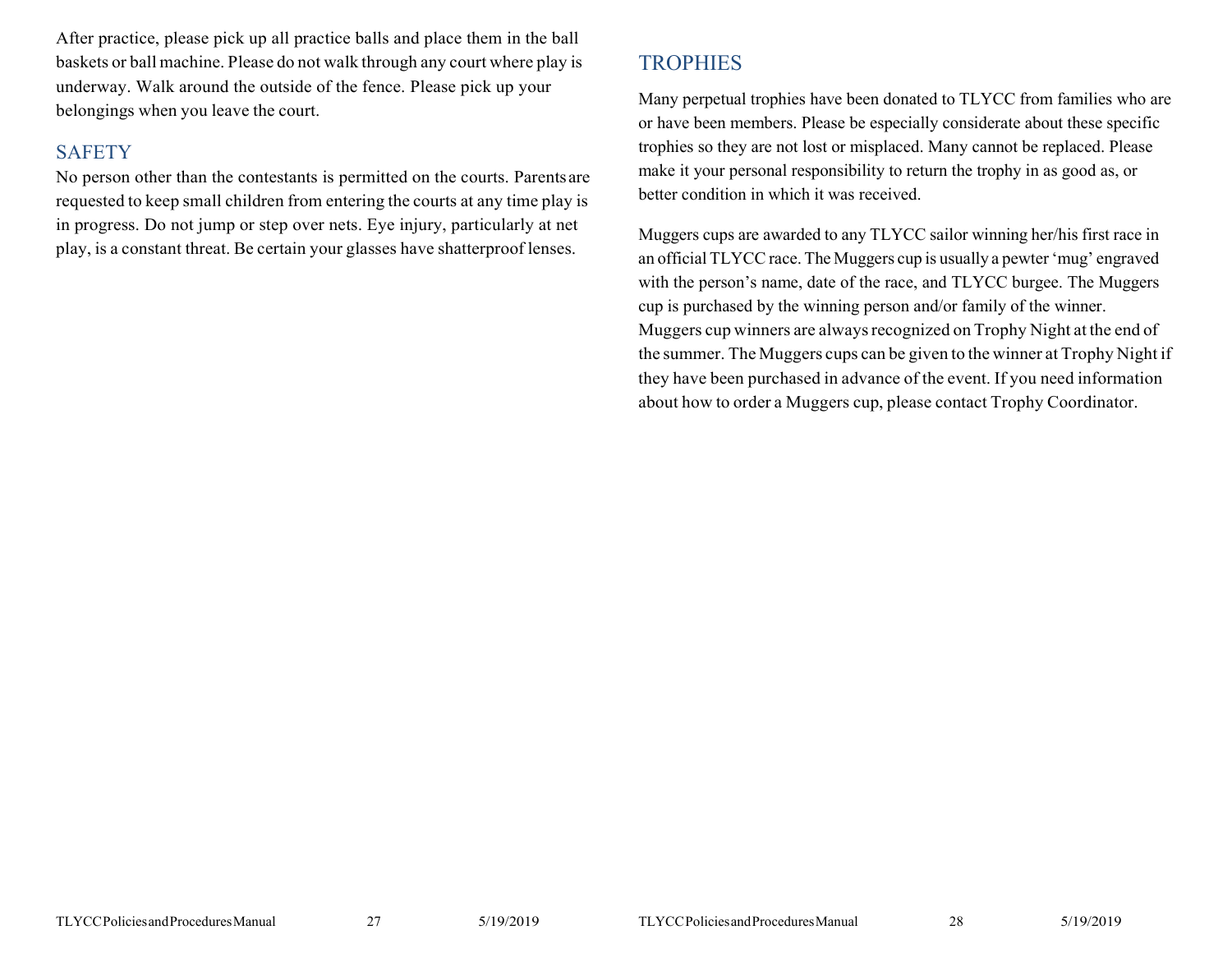# CLUB GROUNDS

It is the responsibility and duty of all club members and their families to correct unsafe conditions or actions, or to report them to the Lifeguard, Safety Director, or Commodore. All families and their guests are invited to respect the following courtesy rules:

- □ All members and invited guests, at all times, should take responsibility for cleaning up all trash and keeping the house and grounds in excellent condition.
- □ Speed Limit: Entrance and Exitroad to and from the Club grounds is 15 mph orless.
- □ No running and no 'wheeled toys' in or near the club house area.
- □ No 'wheels' on the tennis courts except for trailers at regattas.
- □ No horseplay on the docks or club house area.
- □ No running on the dock unless it is an emergency.
- $\Box$  Sport activities that endanger non-participants (such as hard ball) are prohibited.
- □ Waterskiing and tubing are restricted to the area outside the swimming and diving area. Starts from docks are not permitted.
- □ Boats are not to anchor or enter the swimming area.
- $\Box$  Use of the club boat is under control of the lifeguard and or safety director.
- □ A 'Lost and Found' is maintained on the porch at TLYCC. Members are asked to inspect the articles and claim their own items as quickly as possible. Items left in the lost and found for more than 2 weeks will be removed and given away to a local charity.
- □ Members are requested not to enter the Lifeguard/Safety Director's office at any time without their permission.

# <span id="page-14-0"></span>**COMMITTEES**

TLYCC is run by TLYCC members. There are three main groups of committees: On the Water, On the Shore, and Administrative. Since TLYCC is a volunteer run club, all members are invited to join in and help with thiswork.

### <span id="page-14-1"></span>ON THE WATER

Goal: Manage, support and promote the following activities and be accountable for growing the total membership participation.

- General Sailing Chair
- Sailing Fleet management: Sailing Fleet Management committee is a new committee and is chaired by a TLYCC member and has an appointed Board member who acts as liaison to this Committee.
	- Sailingfleetmanagementinvolvesworkingwiththefleet chairs, club members and the board, to make sure the various fleet needs are being met to provide the best racing possible.
	- Committee chair responsible for coordinate and organizing discussions with the fleet chairs regarding;
		- □ Class Fleet Chair (usually previous season class champion)
		- □ Class rules discussion and requirements for club racing
		- □ Race schedule "changes" and inclusion in yearbook
		- □ Special events Masters, special races, etc.
	- E Fleet Chair
	- MC Fleet Chair
	- Butterfly Fleet Chair(s)
	- Ladies Butterfly FleetChair
- Race Management Race Management committee is a new committee and is chaired by a TLYCC member and has an appointed Board member who acts as liaison to this Committee.
	- RaceManagementoversees andcoordinates all activities involved in fleet racing for the club and works with the sailors and the board to run the club racing program.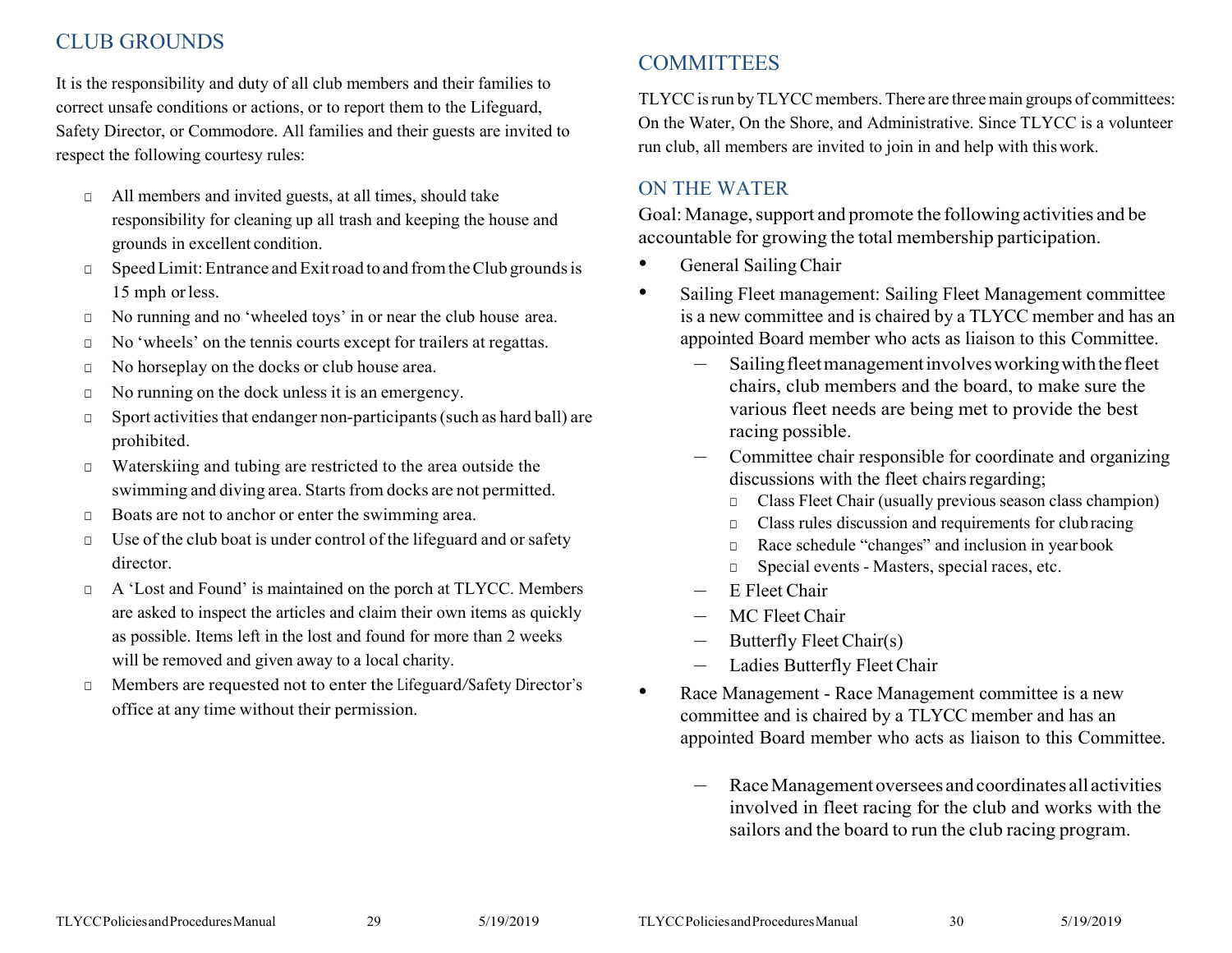- Committee Chair responsibilities include the following activities.
	- Recruiting Race Committee members (Starters) for each Fleet.
	- Acquiring and maintaining Race Committee materials, (Bouy's, Flags, Signal horns, Scoring Sheets, etc.
	- Coordinate Discussion and Training of RC members
	- Work with on the water buoy setters and safety follow boat.
- Race Management E Fleet
- Race Management MC Fleet
- Race Management Butterfly
- Race Management Opti
- **Scoring**
- Buoys and Follow Boat
- Safety and Waterfront The Safety and Waterfront committee is chaired by a TLYCC member and has an appointed Board member who acts as liaison to the Safety and Waterfront Committee.
	- The committee has:
		- □ Historically, provided oversight for safety concerns at TLYCC and advised the Board on safety.
		- □ Has worked with the Waterfront and Lifeguard staff to provide up-to-date first aid equipment at the point and on the TLYCC boats, to provide classes to educate TLYCC members and the general public about water safety, and to assure safe follow boat and boater assistance measures during sailboat races.
		- □ In 2011, Safety provided boater safety courses as well as a class on follow-boat assistance provided to sailboats during races.
- Growing Sailing
	- The Growing Sailing Committee's goal is to increase participation in all sailing activities at the TLYCC including racing, clinics, and fun sailing. This includes oversight of the sailing school and helping sailing school participants become independent sailors who may participate in racing

and social sailing as well as inviting and encouraging ALL yacht club members to be a part of the sailing programs at TLYCC (sailors, racers, race committee, spectators andland support). The committee also cares for all sailing school equipment and boats and has the goal of becoming selfsufficient in owning and maintaining sailing and racing equipment. Growing Sailing Committee members help with running sail school including advertising, billing, onthe-ground support, parent-contact, boat maintenance and help during sail school. Committee members also coordinate Take Five Fridays and social sailing opportunities.

- Sailing School
- Take Five
- Regattas
	- Regatta Chair duties involve coordination of regattas sponsored by the club and the associated regatta Chairs and the board.
	- Duties include recruiting regatta chairs (when regatta sponsored) for the following regattas that are occasionally hosted by the club,
	- E-Invitational 2012
	- **Butterfly**
	- MC
	- WMYA
	- Organizational Representation
		- Represent TLYCC with other Sailing organizations.
		- NCESA
		- WMYA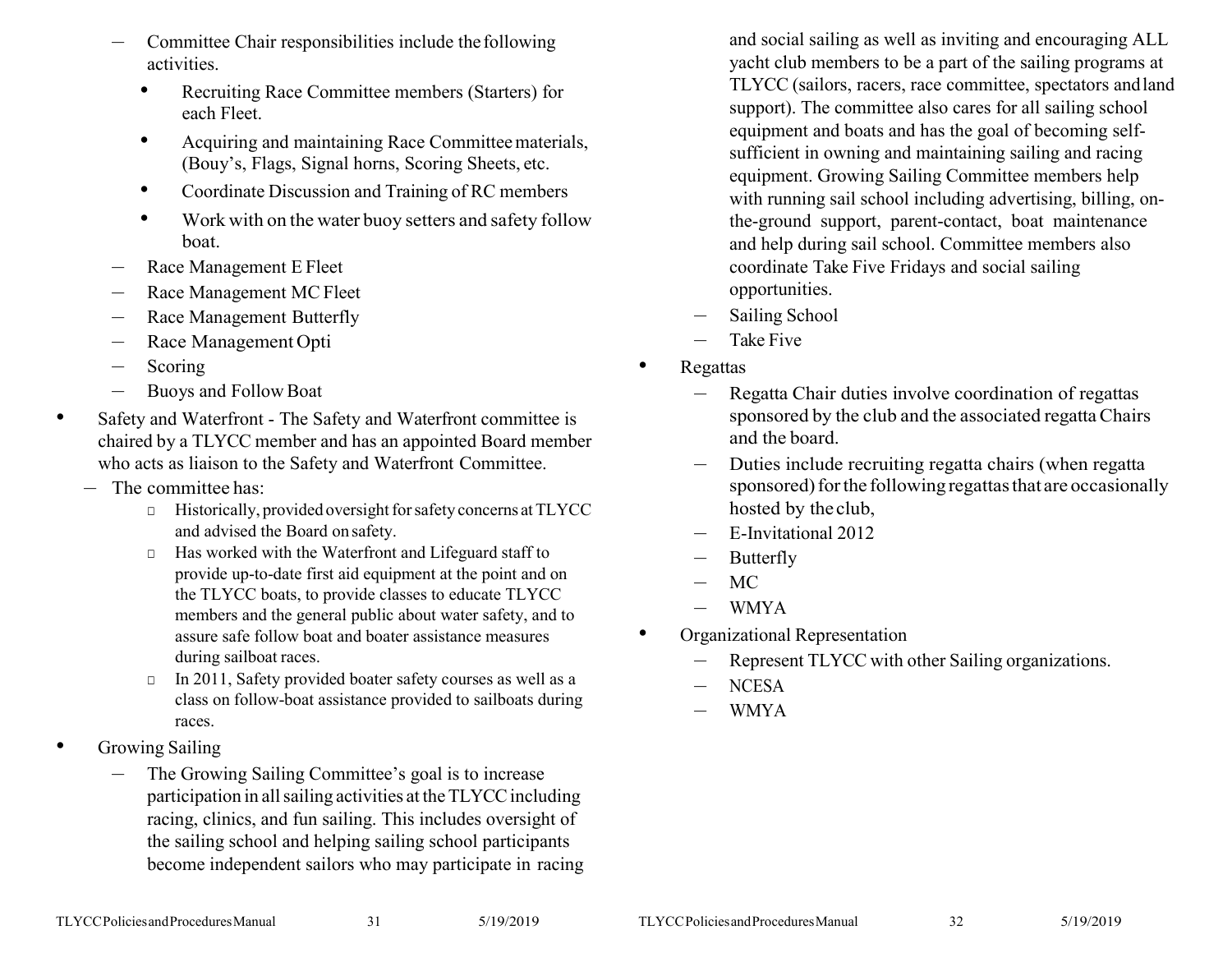# <span id="page-16-0"></span>ON THE SHORE

Goal: Manage, support and promote the following activities and be accountable for growing the total membership participation.

- Family Night
	- This is a long standing Club committee which coordinates a member-led activity everyThursday evening at theClub. This activity is family oriented and preceded by a pot luck dinner in which the members are asked to bring a dish to share with the Club kitchen providing a main course.
- Jr. Yacht Club
	- This committee is responsible for organizing activities for the junior members of the Club. Events in the past have included Stick Tag, the Swim Across the Lake, the Jordan River canoe trip.
- Book Club
	- This committee is an informal group which meets during the day on Mondays at the Club to discuss books of interest to the group. This group is open to all!
- July 4th
	- This is a committee steered by the Commodore to include the Club program for the 4th of July.
- Special Activities (Key to maintaining old traditions and driving new traditions)
	- Live & Learn
		- This committee would be responsible for providing an activity/activities to Club members which will showcase a topic of interest. Examples of past Live & Learn events are: Ed McDuffie's discussion on the history of Torch Lake, Nancy Couyoumjian's cooking lessons, Krista Nordberg's salsa classes. This activity will usually be held on Wednesday evening, following dinner, and scheduled when a speaker and topic is arranged by the committee.
	- New Social Activities
- This is an open-ended category. Here we are asking for members to initiate any new activities/events which would promote participation by Club members. Some ideas: a square dance on the tennis courts, Oktoberfest, casino night. We are open to suggestions!
- The Event
	- "The Event" is scheduled on alternating years and is organized by the winning team from the previous event.
- Tennis
	- This committee oversees all Club-related tennis activities which includes the 4th of July Mixed Doubles tournament, the Men's & Women's Singles and Doubles and Mixed Doubles tournaments, Boys' & Girls' Singles and Doubles tournaments, and all Masters' level tournaments (age 50+) involvingmen and women. This committee is a SEPARATE entity from Tim Moore's Tennis Academy (see below).
- Tennis Clinic
	- This organized tennis instruction is led by Tim Moore and Jackie Compton. This clinic is held at the Club during the first two weeks of July and is open to all. Questions with regard to this activity should be directed to Tim or Jackie.
- Golf
	- This committee is responsible for planning and hosting Club-related golf activities, specifically the Men's & Women's Golf Outings as well as the Golf Scramble. These events are usually held in early August. Golfers of all abilities are encouraged to signup.
- **Winter Sports** 
	- This committee isresponsible for coordinating theClubsponsored "Old Man/Old Woman of the Hills" ski event usually held between Christmas and the New Year at Schuss Mountain. This event features NASCAR racing and and informal cookout/pot luck at the race site.
- Trophies and TrophyNight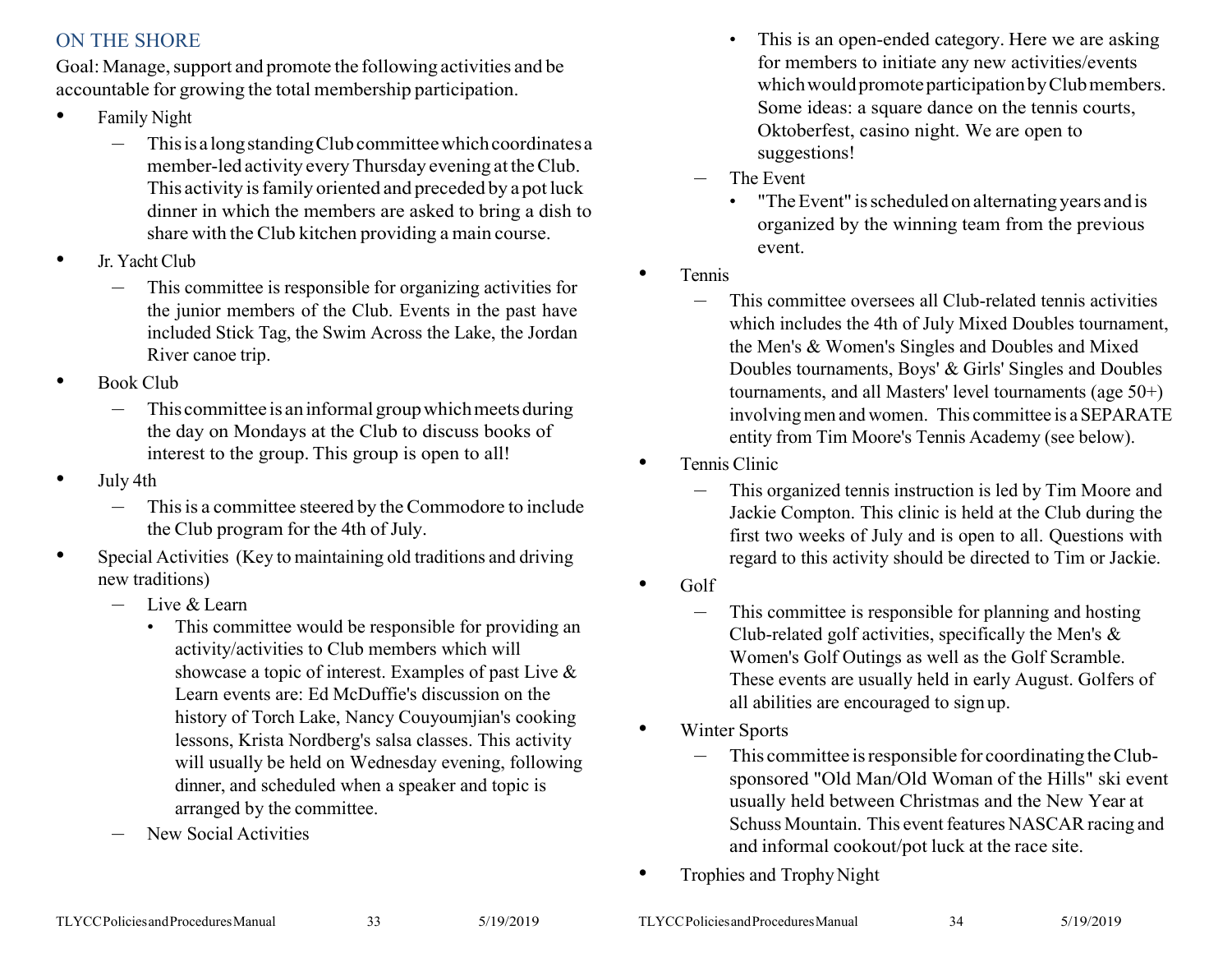<span id="page-17-0"></span>– The Trophy Coordinator(s) will oversee the selection of annual trophies for TLYCC and will assure the continuance of perpetual trophies. The Trophy Coordinator(s) will coordinate the regular return of perpetual trophies before Trophy Night and will be in charge of the trophy selection and distribution on Trophy Night. The TrophyCoordinators will notify those who win Muggers' Cups (or their parents) of the responsibility of the Muggers' Cup winner to provide his/her own Muggers' Cup on Trophy Night. This committee is responsible for the program at Trophy Night which is usually held over Labor Day weekend. This committee will need to coordinate all standings with the various Club committees that involve competition - sailing, tennis, golf, sailing school, etc.

# TLYCC ADMINISTRATION

Goal: Manage the ongoing administration and maintenance of the club.

- TLYCC Board:
- House and Grounds
	- $-$  This committee is responsible for maintaining both the interior and exterior areas of the Club. This includes making sure the Clubhouse is clean, the bathrooms in working order, trees, shrubs, grass trimmed, flowers watered, exterior lights in working order, tennis courts clean and maintained, the boardwalk safe, and anything else pertaining to the appearance and safety of the Club and its grounds.
- Property Use and Planning
	- The purpose of this committee is to propose and maintain a long term plan forthe optimal use of all Club property in coordination with the long term plan for capital and operating budgets. . The PUP plan will project a 5 year capital and major maintenance plan which includes the physical buildings, their infrastructure, tennis courts, safety boats, launching facilities, and the land and shoreline. The plan should take into consideration the traditions of the club, how the desires and needs of the membership are changing, and the impact that the use of the facilities and property are having on the ecology of the lake and surrounding land. The Committee will form this plan according to the available capital for these expenditures as instructed by the Board and the Finance Committee. With Board approval, the Committee can also seek input from the membership at large for their opinions and desires, and balance that input with a plan that is sustainable over the long term. The plan would be proposed to the Board for their ultimate decision. The Board will communicate the plan and request comment from the membership at large as it deems appropriate.
- Membership Committee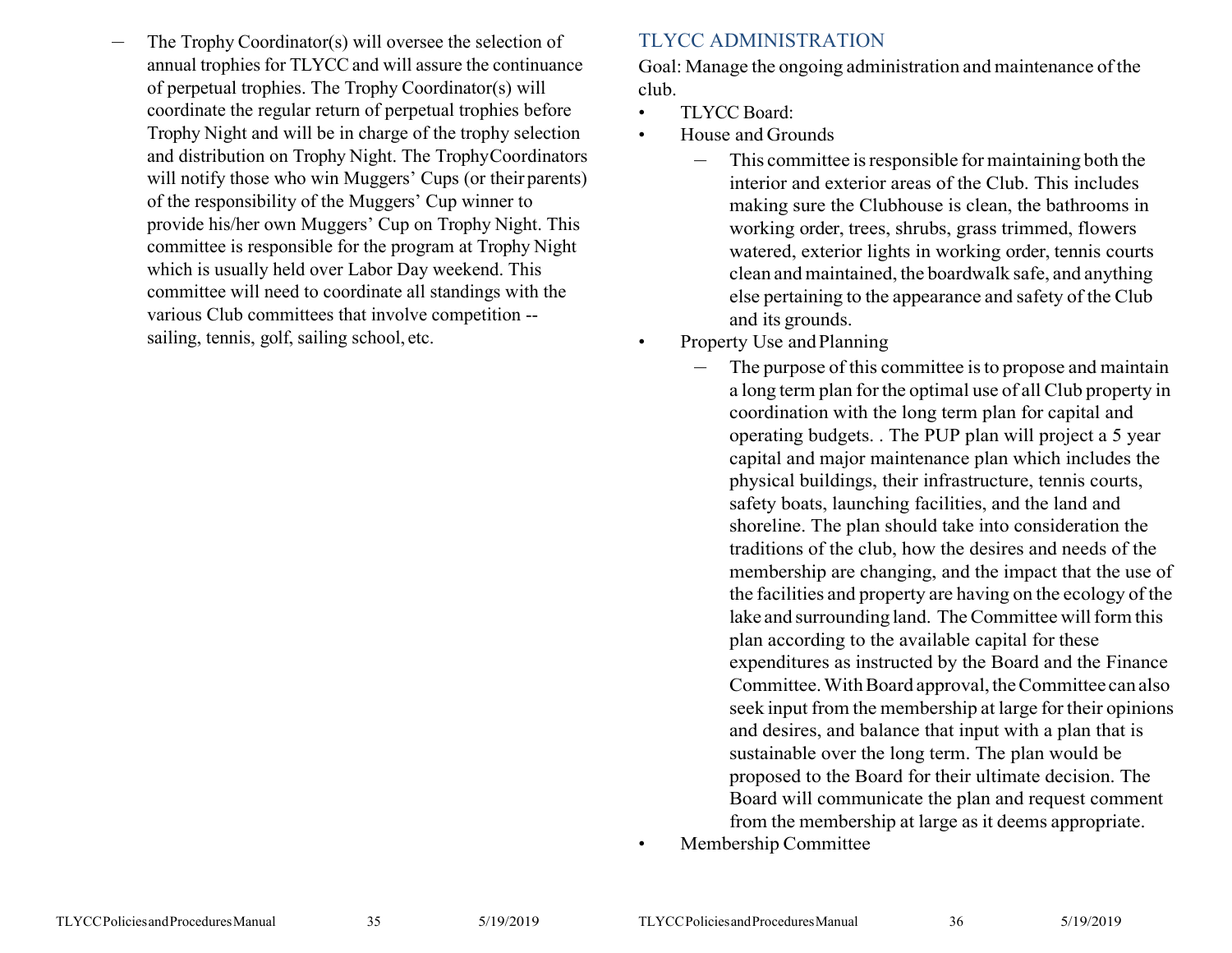- The Membership Committee is chaired by a TLYCC member and has an appointed Board member who acts as liaison to the Membership Committee. Membership Committee responsibilities include oversight of membership categories and advise the Board on membership policy; invitations to Junior Members, Introductory Members, and Junior and Introductory Members becoming Regular Members. Membership Committee coordinates events to introduce Introductory Members to TLYCC and also provides information to TLYCC Introductory Member Sponsors so that they understand their responsibilities to introduce Introductory Members to TLYCC members.
- Kitchen and Dining -Commissary
	- Responsible for coordinating the Chef(s) for each summer. Consulting with chef regarding staff, meals, and special events. Keeping the Kitchen Staff in tune with the club's needs.
- Nominating Committee and Appointment Process
	- The purpose of the nominating committee is to select candidates for the TLYCC board of directors. The committee will meet early in the calendar year and identify Board positions up for election for that year. The committee will identify TLYCC members who are potential candidates for those positions and then approach those persons to determine their willingness and readiness to run for Board election. The committee will provide to the current Board and Board secretary --by the first week in July--a slate of worthy candidates. The slate of candidates will be presented to the membership and voted upon at the annual meeting in August.
	- The nominating committee has 5 members, each serving a 10-yearterm. Membership of the committee is comprised of past commodores. Each commodore, stepping down from their two-year term as commodore, will then serve on the nominating committee for 10 years.
- For the last two years of their 10-year term on nominating committee, a committee member will serve as chair of the nominating committee.
- If, for whatever reason, a retiring commodore cannot serve on the nominating committee, the Board will appoint a replacement for that commodore'sterm on the nominating committee.
- Finance

Finance Committee

- The Finance committee (Chaired by the Treasurer) is charged with the long term planning and budgeting of the club finances based on current forecast of income and capital expenses. They advise the board with recommendations on budgets and capital expensesto ensure long term viability of the club.
- **Treasurer**
- **Insurance**
- Dining Room/Billing Computersystem(s)
- Merchandise
	- This committee has responsibility for the management of TLYCC merchandise from design/order through selling to club members. Committee chair(s) have responsibility both forthe design/order/maintenance of merchandise and also for the sale of it throughout summer months at the club. Many volunteers help with sales on different weekends throughout the summer. Traditionally, the 4th of July is the kickoff day for the new TLYCC merchandise.
- Fundraising
	- This committee is responsible for organizing fundraising activities that will benefit either TLYCC in general or a specific area, such as Sailing School, Tennis Courts, etc.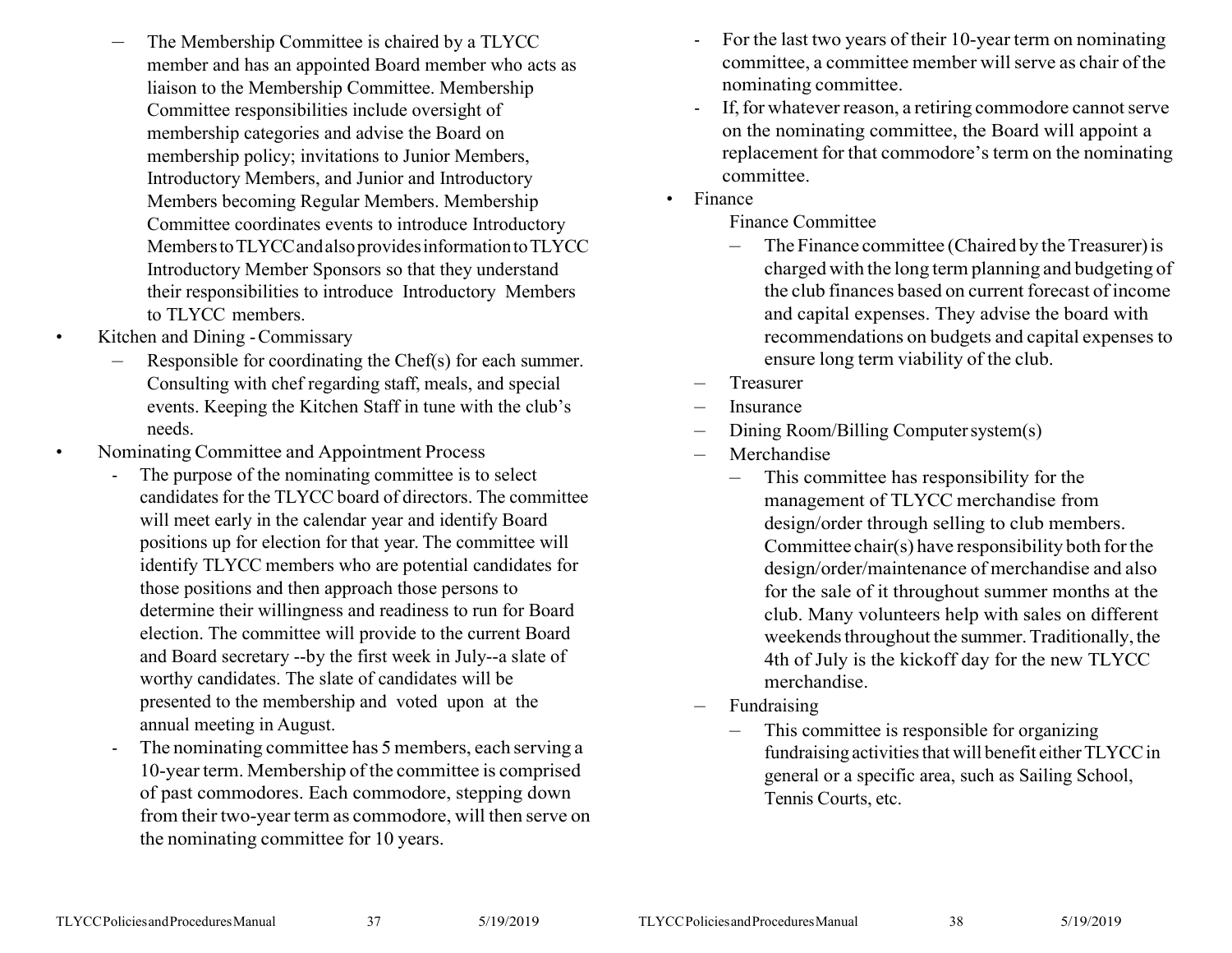### <span id="page-19-0"></span>MERCHANDISE COMMITTEE – ADDITIONAL INFO

The purpose of the merchandise committee is to make an income for the Club, provide a service to the members, and most of all, not to lose money for TLYCC. A chair will be appointed and trained by the prior year's chair, and approved by the Club Commodore. The Chair will be listed in the Yearbook for the convenience of the members and also for those members wishing to volunteer.

The following procedures have been adopted over the years regarding regular TLYCC merchandise sales.

#### Logos and Images

The logo for TLYCC is proprietary and TLYCC does not allow individuals to have their own items printed and or embroidered.

#### Merchandise Storage and Inventory

The merchandise chair is in charge of keeping track of inventory and storing it in the winter and transporting it to and from the Club when needed.

#### Ordering Club Merchandise

The Merchandise Committee orders and plans the designs and sets the price as needed to keep the appropriate amount of inventory. The merchandise is selected, ordered and purchased for sale to the membership by the merchandise chair every twoyears.

#### Merchandise Department

We have one merchandise department and individual divisions and individual members are asked not to sell or ask the merchandise chair to sell other items to raise money. TLYCC does not sell items on consignment.

#### Prices and Charge Forms

<span id="page-19-1"></span>The merchandise committee sets prices and enters the prices and the Club member's charges into the Club's computer system for purposes of billing. Only Club member charges can be used to pay for merchandise unless special arrangements are made in advance for a specific event. A charge form is attached in the appendix.

# REGATTA MERCHANDISE COMMITTEE – ADDITIONAL INFO

The Regatta merchandise committee falls under the Regatta Chair's responsibility. The Regatta Chair needs to ensure the merchandise is in the budget, the merchandise makes money, and how the merchandise is designed, ordered and priced.

### Prices and Charges

The regatta merchandise committee is responsible for putting the merchandise prices in the Club's computer system, collecting and entering the charges to member's bills and or to accept credit cards if that has prior approval. Left over regatta merchandise will be sold by the regular Merchandise committee, but both profit and loss will be credited or debited to the Regatta's P. & L. statement.

#### Inventory

The Regatta merchandise committee is responsible to account for inventory and insure transport to and from the Club.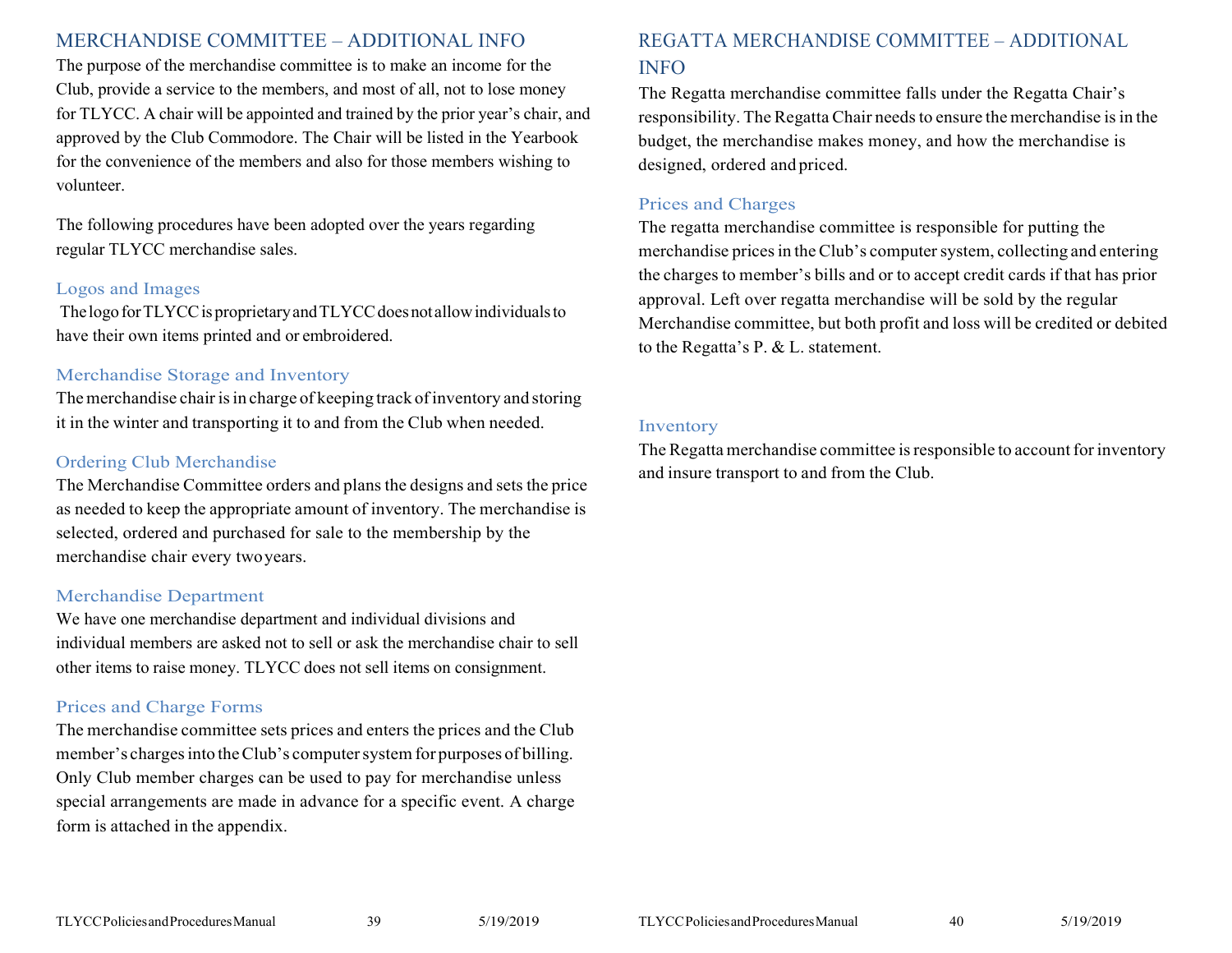# <span id="page-20-0"></span>SAMPLE FORMS

<span id="page-20-1"></span>The following form should be copied and used for Merchandise Charges . A sample Payment Tally sheet is included also.

#### MERCHANDISE CHARGE FORM

Date:  $\_\_$ 

Member Name:

MemberNumber:

Merchandise

| Qty | Item |  | price order recv'd |  |
|-----|------|--|--------------------|--|
|     |      |  |                    |  |
|     |      |  |                    |  |
|     |      |  |                    |  |
|     |      |  |                    |  |
|     |      |  |                    |  |
|     |      |  |                    |  |
|     |      |  |                    |  |
|     |      |  |                    |  |
|     |      |  |                    |  |
|     |      |  |                    |  |
|     |      |  |                    |  |
|     |      |  |                    |  |

Total Charges \$

SIGNATURE:

Contact Information (for orders only)

Name: Name: Name: Name: Name: Name: Name: Name: Name: Name: Name: Name: Name: Name: Name: Name: Name: Name: Name: Name: Name: Name: Name: Name: Name: Name: Name: Name: Name: Name: Name: Name: Name: Name: Name: Name: Name:

Address: No. 1998. The Manual School and The Manual School and The Manual School and The Manual School and The Manual School and The Manual School and The Manual School and The Manual School and The Manual School and The M

City:

State **Zip** 

Phone:

# PAYMENT TALLY SHEET - EXAMPLE

<span id="page-20-2"></span>